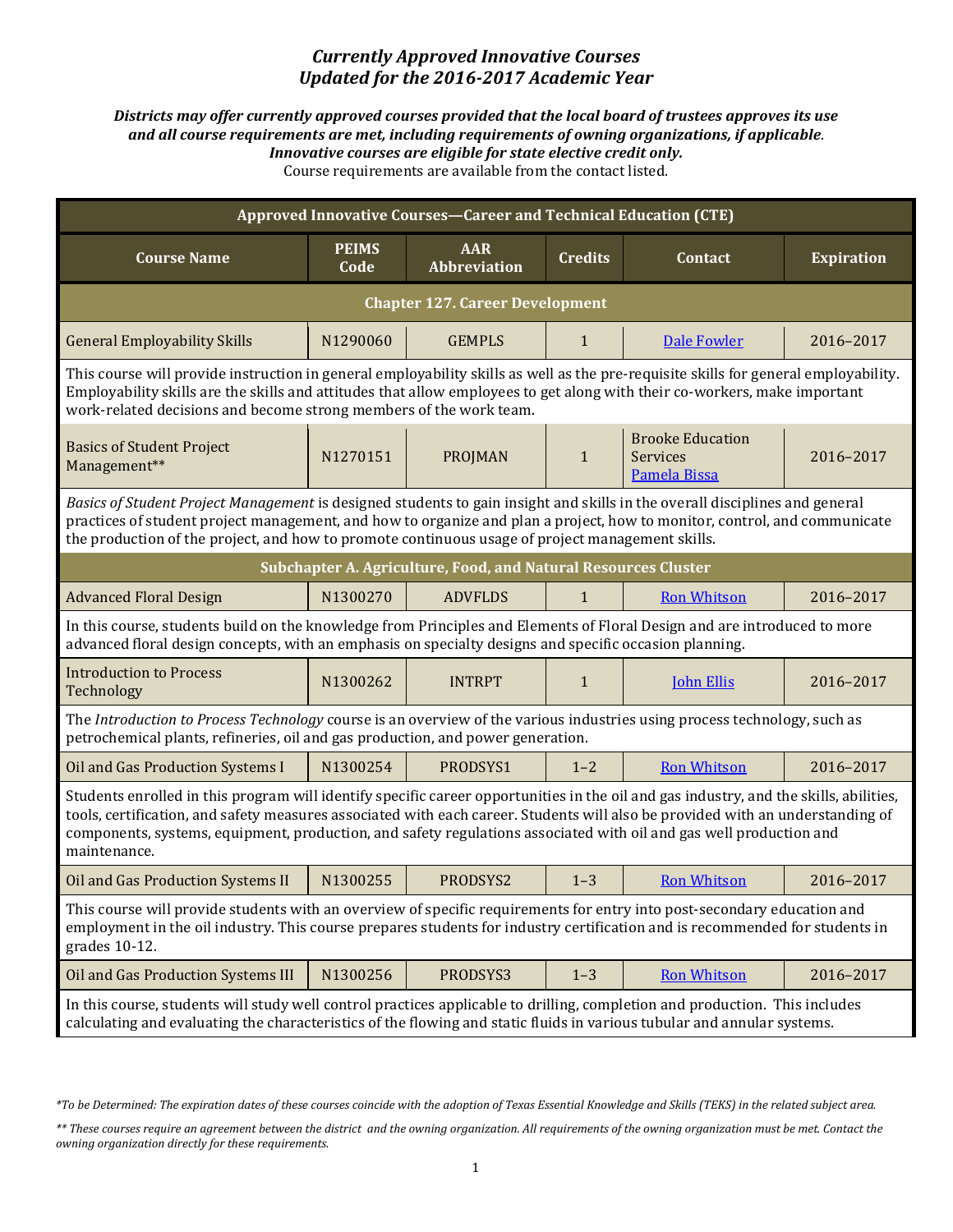| Approved Innovative Courses-Career and Technical Education (CTE)                                                                                                                                                                                                                                                                                                                                                         |                      |                                                                           |                |                    |                   |  |  |
|--------------------------------------------------------------------------------------------------------------------------------------------------------------------------------------------------------------------------------------------------------------------------------------------------------------------------------------------------------------------------------------------------------------------------|----------------------|---------------------------------------------------------------------------|----------------|--------------------|-------------------|--|--|
| <b>Course Name</b>                                                                                                                                                                                                                                                                                                                                                                                                       | <b>PEIMS</b><br>Code | <b>AAR</b><br><b>Abbreviation</b>                                         | <b>Credits</b> | Contact            | <b>Expiration</b> |  |  |
|                                                                                                                                                                                                                                                                                                                                                                                                                          |                      | Subchapter A. Agriculture, Food, and Natural Resources Cluster, continued |                |                    |                   |  |  |
| Oil and Gas Production Systems IV                                                                                                                                                                                                                                                                                                                                                                                        | N1300257             | PRODSYS4                                                                  | $1 - 3$        | <b>Ron Whitson</b> | 2016-2017         |  |  |
| This course prepares students to assess the effects of drilling through the production formation and choose tools and<br>procedures for completing a drilled wellbore.                                                                                                                                                                                                                                                   |                      |                                                                           |                |                    |                   |  |  |
| Organic Sustainable Food<br>Production                                                                                                                                                                                                                                                                                                                                                                                   | N1300252             | <b>ORGFOOD</b>                                                            | $1 - 2$        | <b>Ron Whitson</b> | 2016-2017         |  |  |
| Organic Sustainable Food Production is designed to explore the history, industry, principles, and practices of organic<br>sustainable food production. Students will research how food raised organically might benefit people and the environment,<br>gain knowledge in organic nutrition, passive solar greenhouses, organic certification requirements, composting, organic<br>agricultural economics, and recycling. |                      |                                                                           |                |                    |                   |  |  |
| Petrochemical Safety, Health, and<br>Environment                                                                                                                                                                                                                                                                                                                                                                         | N1300264             | <b>SHAE</b>                                                               | $\mathbf{1}$   | <b>John Ellis</b>  | 2016-2017         |  |  |
| The Petrochemical Safety, Health, and Environment course provides opportunities for students to learn about environmentally<br>sound work habits within the petrochemical industry.                                                                                                                                                                                                                                      |                      |                                                                           |                |                    |                   |  |  |
| Principles of Oil and Gas<br>Production                                                                                                                                                                                                                                                                                                                                                                                  | N1300253             | <b>PRINPROD</b>                                                           | $1/2 - 1$      | <b>Ron Whitson</b> | 2016-2017         |  |  |
| This course will provide students an introduction to oil and gas professions including the distinction between the different<br>career opportunities and the required certification and degree for each.                                                                                                                                                                                                                 |                      |                                                                           |                |                    |                   |  |  |
| Viticulture                                                                                                                                                                                                                                                                                                                                                                                                              | N1300265             | <b>VITICUL</b>                                                            | $\mathbf{1}$   | <b>Ron Whitson</b> | 2016-2017         |  |  |
| The grape industry in Texas is a \$1.83 billion industry. Research and education are critical for the continued growth to occur.<br>The focus of this course will be to take advantage of the benefits in agriculture and tourism afforded by the emergent grape<br>industry.                                                                                                                                            |                      |                                                                           |                |                    |                   |  |  |
|                                                                                                                                                                                                                                                                                                                                                                                                                          |                      | Subchapter C. Arts, A/V Technology, and Communications Cluster            |                |                    |                   |  |  |
| Radio Broadcasting I-II                                                                                                                                                                                                                                                                                                                                                                                                  | N1300991<br>N1300992 | RADIOBR1<br>RADIOBR2                                                      | $1/2 - 1$      | <b>John Ellis</b>  | 2016-2017         |  |  |
| Students will learn the theory and history of radio production as well the production processes involved in commercial<br>production, scripting, news writing and reporting, audio editing, remote production, and radio programming. Radio<br>Broadcasting II is project based and involves more skill development the implementation software and team building.                                                       |                      |                                                                           |                |                    |                   |  |  |
| Video Game Design I                                                                                                                                                                                                                                                                                                                                                                                                      | N1300993             | <b>VIDEOGD</b>                                                            | $\mathbf{1}$   | <b>John Ellis</b>  | 2016-2017         |  |  |
| The student will be provided the opportunity to design, program, and create a functional video game. The course will<br>introduce basic programming language and skills that are essential to developing a video game. Topics covered are<br>mathematics, physics, design, and computer programming.                                                                                                                     |                      |                                                                           |                |                    |                   |  |  |
| Video Game Design II                                                                                                                                                                                                                                                                                                                                                                                                     | N1300994             | VIDEOGD2                                                                  | $1/2 - 1$      | <b>John Ellis</b>  | 2016-2017         |  |  |
| Students will dive into the inner workings of a fully functional role-playing game (RPG) by customizing playable characters,<br>items, maps, and chests and eventually applying customizations by altering and enhancing the core game code.                                                                                                                                                                             |                      |                                                                           |                |                    |                   |  |  |
| Video Game Design III                                                                                                                                                                                                                                                                                                                                                                                                    | N1300995             | VIDEOGD3                                                                  | $1/2 - 1$      | <b>John Ellis</b>  | 2016-2017         |  |  |
| Students will develop mobile applications.                                                                                                                                                                                                                                                                                                                                                                               |                      |                                                                           |                |                    |                   |  |  |

*<sup>\*</sup>To be Determined: The expiration dates of these courses coincide with the adoption of Texas Essential Knowledge and Skills (TEKS) in the related subject area.*

*<sup>\*\*</sup> These courses require an agreement between the district and the owning organization. All requirements of the owning organization must be met. Contact the owning organization directly for these requirements.*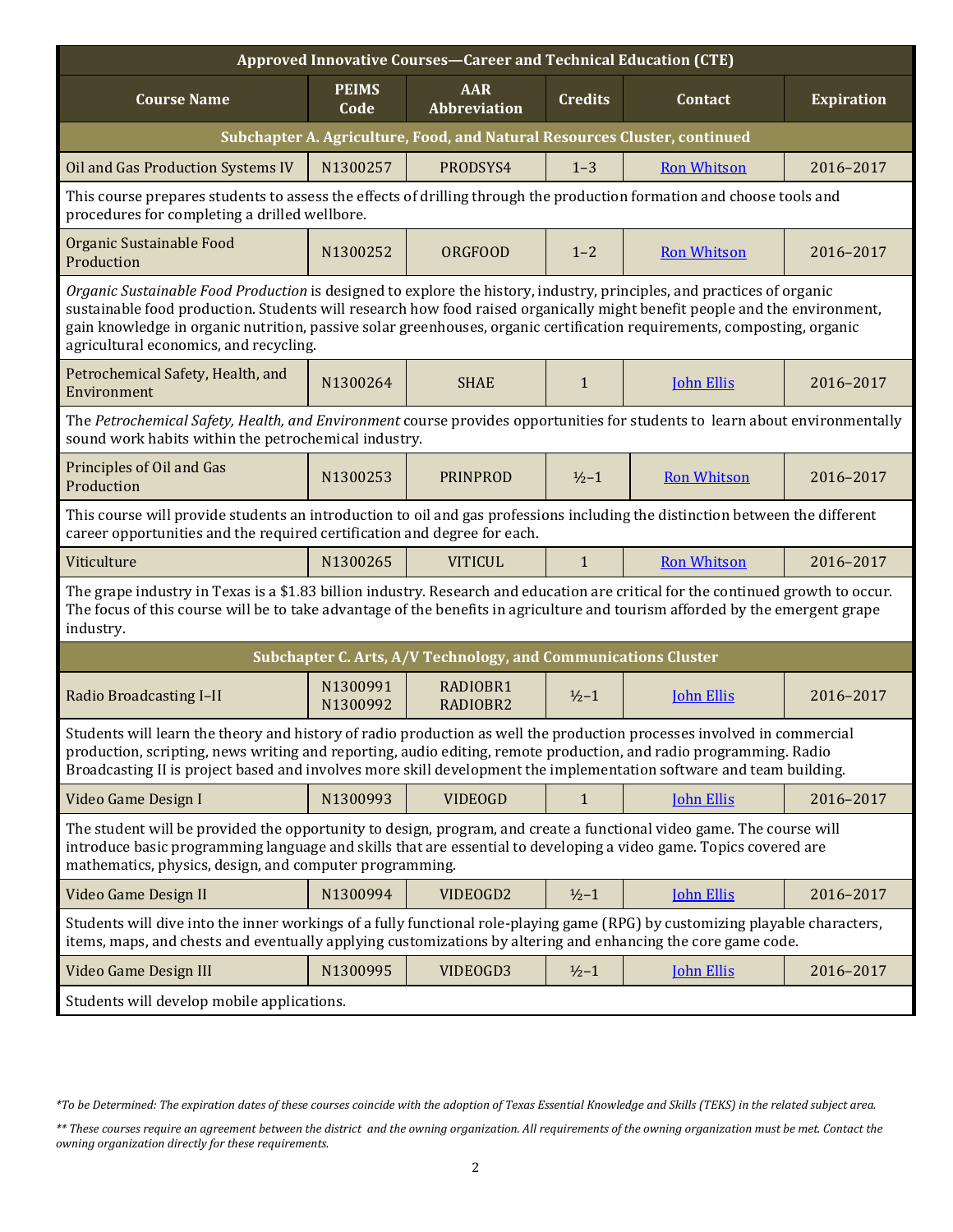| <b>Approved Innovative Courses-Career and Technical Education (CTE)</b>                                                                                                                                                                                                                                                                                                            |                   |                                   |                |                                           |           |  |  |  |  |
|------------------------------------------------------------------------------------------------------------------------------------------------------------------------------------------------------------------------------------------------------------------------------------------------------------------------------------------------------------------------------------|-------------------|-----------------------------------|----------------|-------------------------------------------|-----------|--|--|--|--|
| <b>Course Name</b>                                                                                                                                                                                                                                                                                                                                                                 | <b>PEIMS Code</b> | <b>AAR</b><br><b>Abbreviation</b> | Contact        | <b>Expiration</b>                         |           |  |  |  |  |
| <b>Subchapter H. Health Science Cluster</b>                                                                                                                                                                                                                                                                                                                                        |                   |                                   |                |                                           |           |  |  |  |  |
| <b>Biomedical Innovation (BI) **</b>                                                                                                                                                                                                                                                                                                                                               | N1302095          | <b>BIOINN</b>                     | $\mathbf{1}$   | Project Lead The Way<br>dwise@uttyler.edu | 2016-2017 |  |  |  |  |
| Students apply their knowledge and skills to answer questions or solve problems related to the biomedical sciences. Students<br>design solutions for the health challenges of the twenty-first century as they work through progressively challenging open-<br>ended problems, addressing topics such as clinical medicine, physiology, biomedical engineering, and public health. |                   |                                   |                |                                           |           |  |  |  |  |
| <b>Dosage Calculations</b>                                                                                                                                                                                                                                                                                                                                                         | N1302096          | <b>DSCAL</b>                      | $\mathbf{1}$   | <b>Ron Whitson</b>                        | 2016-2017 |  |  |  |  |
| This course is to be prepared for careers in the health science industry, students must acquire technical knowledge in the<br>discipline as well as apply academic skills in mathematics.                                                                                                                                                                                          |                   |                                   |                |                                           |           |  |  |  |  |
| Human Body Systems**                                                                                                                                                                                                                                                                                                                                                               | N1302093          | <b>HUMBODSY</b>                   | $\mathbf{1}$   | Project Lead The Way<br>dwise@uttyler.edu | 2016-2017 |  |  |  |  |
| In the Human Body Systems™ course students examine the processes, structures, and interactions of the human body systems<br>to learn how they work together to maintain homeostasis (internal balance) and good health.                                                                                                                                                            |                   |                                   |                |                                           |           |  |  |  |  |
| <b>Mathematics for Medical</b><br>Professionals                                                                                                                                                                                                                                                                                                                                    | N1302097          | <b>MDMTH</b>                      | $\mathbf{1}$   | <b>Ron Whitson</b>                        | 2016-2017 |  |  |  |  |
| An instructional program that prepares students with skills to compute mathematical equations related to healthcare. The<br>course integrates medical-physiological concepts and mathematics.                                                                                                                                                                                      |                   |                                   |                |                                           |           |  |  |  |  |
| <b>Medical Biotechnology</b>                                                                                                                                                                                                                                                                                                                                                       | N1302091          | <b>MEDBIO</b>                     | $\overline{2}$ | <b>Ron Whitson</b>                        | 2016-2017 |  |  |  |  |
| The Medical Biotechnology course will expand on laboratory skills and techniques required for investigations and problem-<br>solving in the field of Biotechnology.                                                                                                                                                                                                                |                   |                                   |                |                                           |           |  |  |  |  |
| Medical Interventions**                                                                                                                                                                                                                                                                                                                                                            | N1302094          | <b>MEDINT</b>                     | $\mathbf{1}$   | Project Lead The Way<br>dwise@uttyler.edu | 2016-2017 |  |  |  |  |
| This course is a "how-to" manual for maintaining overall health and homeostasis in the body as students explore: how to<br>prevent and fight infection; how to screen and evaluate the code in human DNA; how to prevent, diagnose and treat cancer;<br>and prevalence of organ failure.                                                                                           |                   |                                   |                |                                           |           |  |  |  |  |
| <b>Introduction to Speech Pathology</b><br>and Audiology                                                                                                                                                                                                                                                                                                                           | N1302100          | <b>INTSPA</b>                     | $\mathbf{1}$   | <b>Ron Whitson</b>                        | 2016-2017 |  |  |  |  |
| This course is designed to provide for the development of advanced knowledge and skills related to the professions that<br>specialize in communication disorders: speech-language pathology, audiology, hearing, and speech and language science.                                                                                                                                  |                   |                                   |                |                                           |           |  |  |  |  |
| <b>Principles of Biomedical</b><br>Sciences**                                                                                                                                                                                                                                                                                                                                      | N1302092          | <b>PRBIOSCI</b>                   | $\mathbf{1}$   | Project Lead The Way<br>dwise@uttyler.edu | 2016-2017 |  |  |  |  |
| In the Principles of Biomedical Sciences <sup>™</sup> course, students explore the concepts of human medicine and are introduced to<br>research processes and to bioinformatics. Hands-on projects enable students to investigate human body systems and various<br>health conditions.                                                                                             |                   |                                   |                |                                           |           |  |  |  |  |
| <b>Speech Communication Disorders</b>                                                                                                                                                                                                                                                                                                                                              | N1302099          | <b>SCDIS</b>                      | $\mathbf{1}$   | <b>Ron Whitson</b>                        | 2016-2017 |  |  |  |  |
| This course is designed to provide for the development of advanced knowledge and skills related to an overview of<br>communication disorders that occur in children and adults. An overview of treatment for hearing loss and deafness will also<br>be provided.                                                                                                                   |                   |                                   |                |                                           |           |  |  |  |  |

*<sup>\*</sup>To be Determined: The expiration dates of these courses coincide with the adoption of Texas Essential Knowledge and Skills (TEKS) in the related subject area.*

*<sup>\*\*</sup> These courses require an agreement between the district and the owning organization. All requirements of the owning organization must be met. Contact the owning organization directly for these requirements.*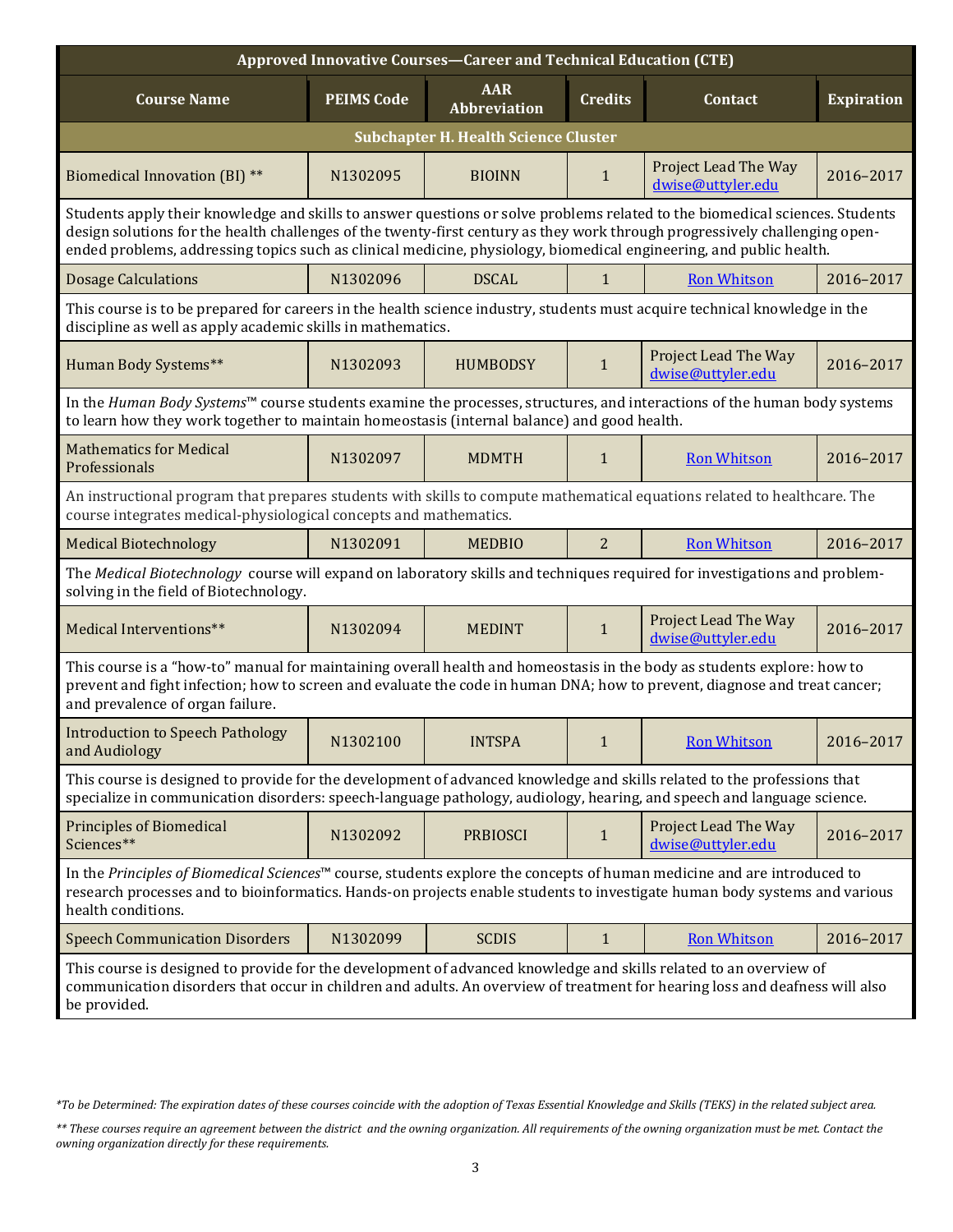| Approved Innovative Courses-Career and Technical Education (CTE)                                                                                                                                                                                                                                                                              |                   |                                                      |                   |                    |           |  |  |  |  |
|-----------------------------------------------------------------------------------------------------------------------------------------------------------------------------------------------------------------------------------------------------------------------------------------------------------------------------------------------|-------------------|------------------------------------------------------|-------------------|--------------------|-----------|--|--|--|--|
| <b>Course Name</b>                                                                                                                                                                                                                                                                                                                            | <b>PEIMS Code</b> | Contact                                              | <b>Expiration</b> |                    |           |  |  |  |  |
| Subchapter H. Health Science Cluster, continued                                                                                                                                                                                                                                                                                               |                   |                                                      |                   |                    |           |  |  |  |  |
| <b>Speech and Language</b><br>Development                                                                                                                                                                                                                                                                                                     | N1302098          | <b>SLDEV</b>                                         | $\mathbf{1}$      | <b>Ron Whitson</b> | 2016-2017 |  |  |  |  |
| This course provides for the development of advanced knowledge and skills related to the speech and language acquisition and<br>growth of typically developing children. Understanding of typical development and the speech, language, and communication<br>developmental milestones is a prerequisite for studying communication disorders. |                   |                                                      |                   |                    |           |  |  |  |  |
|                                                                                                                                                                                                                                                                                                                                               |                   | <b>Subchapter I. Hospitality and Tourism Cluster</b> |                   |                    |           |  |  |  |  |
| <b>Advanced Culinary Arts</b>                                                                                                                                                                                                                                                                                                                 | N1302265          | <b>ADCULART</b>                                      | $1 - 2$           | Dale Fowler        | 2016-2017 |  |  |  |  |
| Advanced Culinary Arts will extend content and enhance skills introduced in Culinary Arts by infusing high-level, industry-<br>driven content to prepare students for success in higher education, certifications and/or immediate employment.                                                                                                |                   |                                                      |                   |                    |           |  |  |  |  |
| <b>Baking and Pastry Arts</b>                                                                                                                                                                                                                                                                                                                 | N1302266          | <b>BPART</b>                                         | 1                 | Dale Fowler        | 2016-2017 |  |  |  |  |
| This course covers the basic theory and skill sets used throughout the field of baking and pastry. Topics covered include the<br>use of hand tools and large equipment found in a bakeshop, as well as the exploration of baking and pastry ingredients and<br>their functions.                                                               |                   |                                                      |                   |                    |           |  |  |  |  |
| <b>Baking and Pastry Arts Lab</b>                                                                                                                                                                                                                                                                                                             | N1302267          | <b>BARTLB</b>                                        | $\mathbf{1}$      | Dale Fowler        | 2016-2017 |  |  |  |  |
| This lab covers the basic theory and skill sets used throughout the field of baking and pastry. Topics covered include the use of<br>hand tools and large equipment found in a bakeshop, as well as the exploration of baking and pastry ingredients and their<br>functions.                                                                  |                   |                                                      |                   |                    |           |  |  |  |  |
|                                                                                                                                                                                                                                                                                                                                               |                   | <b>Subchapter J. Human Services Cluster</b>          |                   |                    |           |  |  |  |  |
| <b>Barbering I</b>                                                                                                                                                                                                                                                                                                                            | N1302534          | <b>BARBER1</b>                                       | $2 - 3$           | Dale Fowler        | 2016-2017 |  |  |  |  |
| This course provides students with an opportunity to build self-esteem and pride in workmanship. Students will develop an<br>understanding of the relationship between academic skills, competencies and acquisition, and ultimate career success.                                                                                            |                   |                                                      |                   |                    |           |  |  |  |  |
| <b>Barbering II</b>                                                                                                                                                                                                                                                                                                                           | N1302535          | <b>BARBER2</b>                                       | $2 - 3$           | Dale Fowler        | 2016-2017 |  |  |  |  |
| Students will develop employability skills necessary for entry into the workplace. Students will see the importance of staying<br>in school and obtaining marketable skills for the field of barbering.                                                                                                                                       |                   |                                                      |                   |                    |           |  |  |  |  |
| <b>Cosmetology Facialist Specialist</b>                                                                                                                                                                                                                                                                                                       | N1302533          | <b>COSMETF</b>                                       | $2 - 3$           | <b>Dale Fowler</b> | 2016-2017 |  |  |  |  |
| The Cosmetology Facialist Specialist course offers a complete program in the science and art of esthetics. Students are exposed<br>to the industry through salon visits and guest speakers.                                                                                                                                                   |                   |                                                      |                   |                    |           |  |  |  |  |
| <b>Cosmetology Manicurist Specialty</b>                                                                                                                                                                                                                                                                                                       | N1302531          | <b>COSMETM</b>                                       | $2 - 3$           | Dale Fowler        | 2016-2017 |  |  |  |  |
| This course is a planned 600 clock hour sequence of classroom and lab instruction designed to prepare the student for the<br>Texas Cosmetology Manicurist Specialty License exam.                                                                                                                                                             |                   |                                                      |                   |                    |           |  |  |  |  |
| <b>Cosmetology Shampoo and</b><br><b>Conditioning Specialist</b>                                                                                                                                                                                                                                                                              | N1302532          | <b>COSMETS</b>                                       | $1 - 2$           | Dale Fowler        | 2016-2017 |  |  |  |  |
| The Shampoo-Conditioning Specialist Program is a planned sequence of classroom and lab instruction designed to prepare the<br>student for the Texas Department of Licensing and Regulation's Shampoo and Conditioning Specialty Certificate exam.                                                                                             |                   |                                                      |                   |                    |           |  |  |  |  |
| <b>Hair Braiding Specialist</b>                                                                                                                                                                                                                                                                                                               | N1302538          | <b>HAIRBR</b>                                        | $\mathbf{1}$      | <b>Dale Fowler</b> | 2016-2017 |  |  |  |  |
| This course will provide the academic and technical knowledge and skills regarding the braiding process.                                                                                                                                                                                                                                      |                   |                                                      |                   |                    |           |  |  |  |  |

*\*To be Determined: The expiration dates of these courses coincide with the adoption of Texas Essential Knowledge and Skills (TEKS) in the related subject area.*

*\*\* These courses require an agreement between the district and the owning organization. All requirements of the owning organization must be met. Contact the owning organization directly for these requirements.*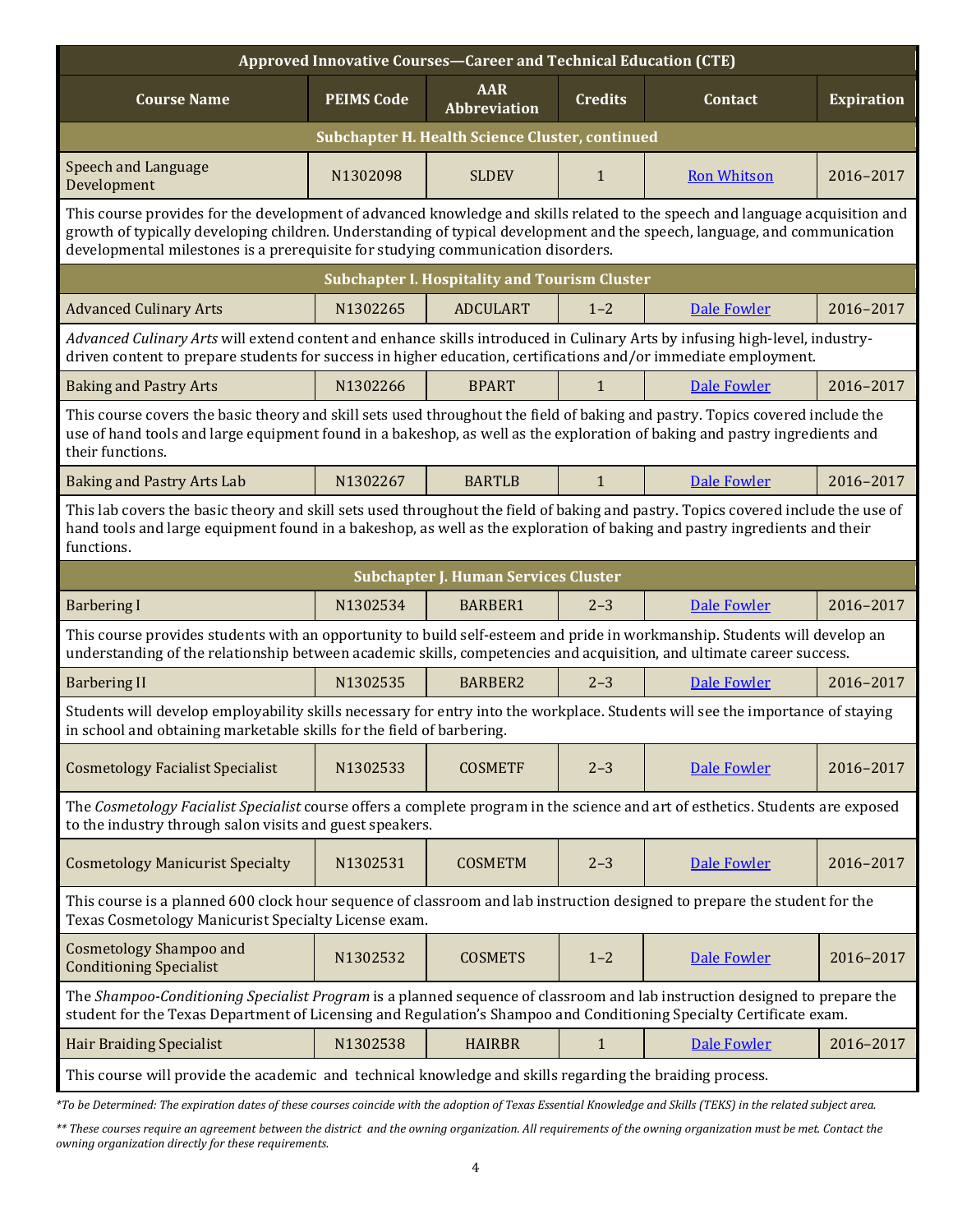| Approved Innovative Courses-Career and Technical Education (CTE)                                                                                                                                                                                                                       |                                                                                     |                                                     |              |                                                       |           |  |  |  |  |
|----------------------------------------------------------------------------------------------------------------------------------------------------------------------------------------------------------------------------------------------------------------------------------------|-------------------------------------------------------------------------------------|-----------------------------------------------------|--------------|-------------------------------------------------------|-----------|--|--|--|--|
| <b>Course Name</b>                                                                                                                                                                                                                                                                     | <b>AAR</b><br><b>PEIMS Code</b><br><b>Credits</b><br>Contact<br><b>Abbreviation</b> |                                                     |              |                                                       |           |  |  |  |  |
| Subchapter J. Human Services Cluster, continued                                                                                                                                                                                                                                        |                                                                                     |                                                     |              |                                                       |           |  |  |  |  |
| Microbiology and Safety for<br><b>Cosmetology Careers</b>                                                                                                                                                                                                                              | N1302540                                                                            | <b>MICROS</b>                                       | $\mathbf{1}$ | <b>Dale Fowler</b>                                    | 2016-2017 |  |  |  |  |
| Students who enroll in Microbiology and Safety for Cosmetology Careers will receive instruction in the microbial world,<br>studying topics such as pathogenic and non-pathogenic microorganisms, identification of microorganisms, drug resistant<br>organisms, and emerging diseases. |                                                                                     |                                                     |              |                                                       |           |  |  |  |  |
| <b>Parenting Education for School Age</b><br>Parents I-II                                                                                                                                                                                                                              | N1302536<br>N1302537                                                                | PAEDSAP1<br>PAEDSAP2                                | $1/2 - 1$    | <b>Dale Fowler</b>                                    | 2016-2017 |  |  |  |  |
| This laboratory course is designed to address the special needs and interests of male and female students who are parents,<br>who are pregnant, or who are expecting to become parents in the near future.                                                                             |                                                                                     |                                                     |              |                                                       |           |  |  |  |  |
| <b>Principles of Cosmetology Design</b><br>and Color Theory                                                                                                                                                                                                                            | N1302539                                                                            | <b>PCDCT</b>                                        | $\mathbf{1}$ | <b>Dale Fowler</b>                                    | 2016-2017 |  |  |  |  |
| Academic skills and knowledge as well as technical knowledge and skills regarding cosmetology design and color theory.                                                                                                                                                                 |                                                                                     |                                                     |              |                                                       |           |  |  |  |  |
|                                                                                                                                                                                                                                                                                        |                                                                                     | <b>Subchapter K. Information Technology Cluster</b> |              |                                                       |           |  |  |  |  |
| Database Fundamentals**                                                                                                                                                                                                                                                                | N1302801                                                                            | <b>DATAFUND</b>                                     | $1/2 - 1$    | Oracle<br>www.oracle.com                              | 2016-2017 |  |  |  |  |
| Students will learn how to transform business requirements into an operational database utilizing a top-down, systematic<br>approach. This course covers the concepts of both relational and object-relational databases.                                                              |                                                                                     |                                                     |              |                                                       |           |  |  |  |  |
| Database Programming**                                                                                                                                                                                                                                                                 | N1302802                                                                            | <b>DATAPROG</b>                                     | $1/2 - 2$    | Oracle<br>www.oracle.com                              | 2016-2017 |  |  |  |  |
| Students will be introduced to the PL/SQL Programming language. PL/SQL is the procedural language extension to SQL and is<br>Oracle Corporation's standard data access language for relational databases.                                                                              |                                                                                     |                                                     |              |                                                       |           |  |  |  |  |
| <b>Geographic Information Systems</b>                                                                                                                                                                                                                                                  | N1302805                                                                            | GIS                                                 | $\mathbf{1}$ | <b>John Ellis</b>                                     | 2016-2017 |  |  |  |  |
| Geographic Information Systems is a course designed to introduce students to Geographic Information Systems and Remote<br>Sensing technology through academic study and applied instruction.                                                                                           |                                                                                     |                                                     |              |                                                       |           |  |  |  |  |
| <b>Internetworking Technologies</b><br>$I-II**$                                                                                                                                                                                                                                        | N1302803<br>N1302804                                                                | <b>INTNET1</b><br><b>INTNET2</b>                    | $1 - 3$      | ESC Region XI,<br>Gay Berryman<br>gberryman@esc11.net | 2016-2017 |  |  |  |  |
| Cisco I is an introduction to Home and Small Office Networking. Cisco II provides student with skills to network a small to<br>medium business or and Internet Service Provider (ISP).                                                                                                 |                                                                                     |                                                     |              |                                                       |           |  |  |  |  |
| Principles of Cybersecurity                                                                                                                                                                                                                                                            | N1302810                                                                            | <b>CYBRSEC</b>                                      | $\mathbf{1}$ | <b>John Ellis</b>                                     | 2016-2017 |  |  |  |  |
| This course develops the knowledge and skills needed to master fundamental concepts of cybersecurity. Students in the course<br>will develop a basic foundation for continuing their cybersecurity education and choosing a career in the cybersecurity field.                         |                                                                                     |                                                     |              |                                                       |           |  |  |  |  |
| Raster-Based Geographic<br><b>Information Systems (GIS)</b>                                                                                                                                                                                                                            | N1302806                                                                            | <b>RBGIS</b>                                        | $\mathbf{1}$ | <b>John Ellis</b>                                     | 2016-2017 |  |  |  |  |
| This course introduces the principles of GIS data sets including raster-based information such as images or photographs.<br>Students will study local problems, acquire information including images or aerial photographs, process the data, and merge it<br>with vector data.        |                                                                                     |                                                     |              |                                                       |           |  |  |  |  |

*<sup>\*</sup>To be Determined: The expiration dates of these courses coincide with the adoption of Texas Essential Knowledge and Skills (TEKS) in the related subject area.*

*<sup>\*\*</sup> These courses require an agreement between the district and the owning organization. All requirements of the owning organization must be met. Contact the owning organization directly for these requirements.*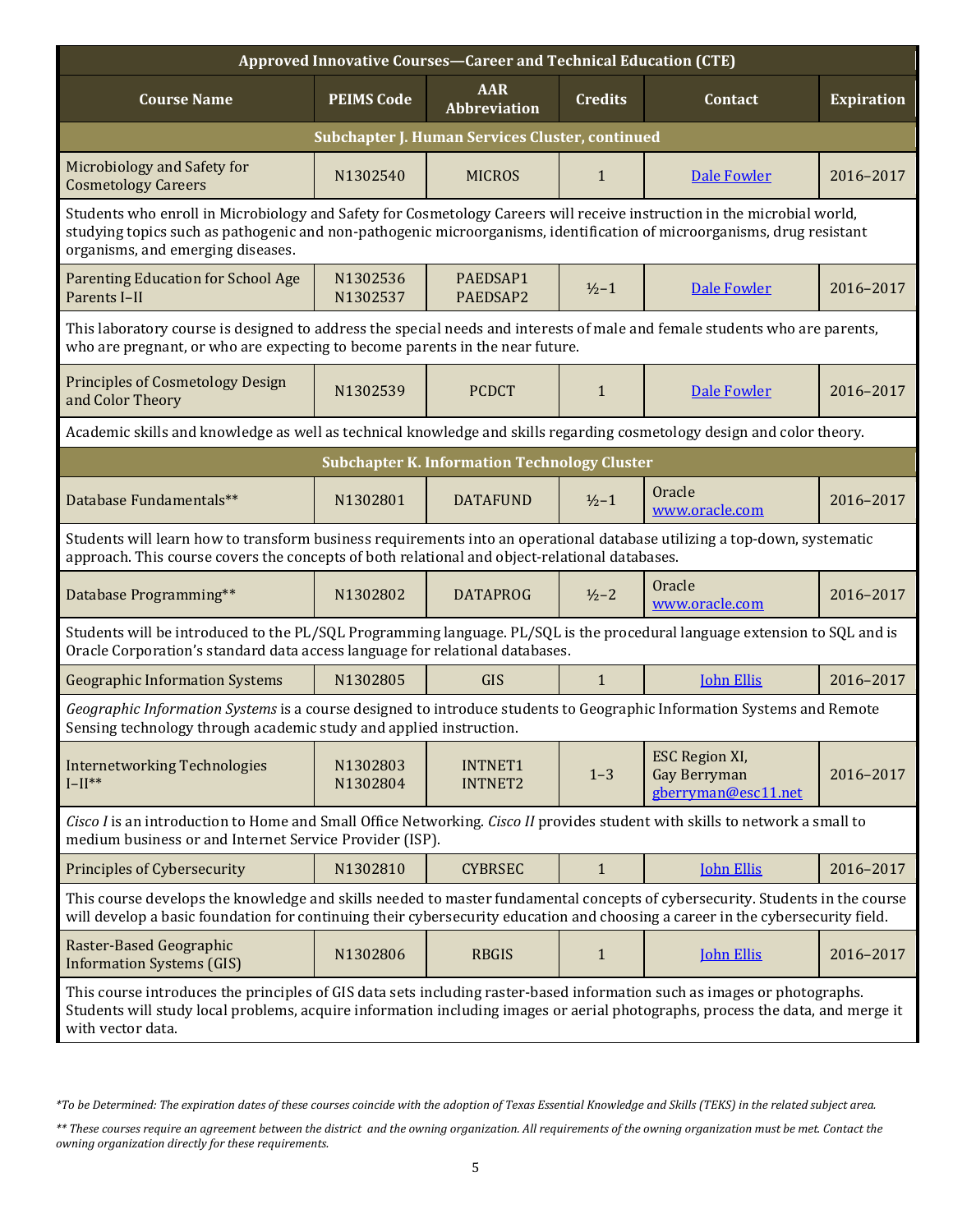| Approved Innovative Courses-Career and Technical Education (CTE)                                                                                                                                                                                                                                                                                                                                                            |                                                                                                                                                                                                                                                                                                                                                                                                                                                   |                                                                                     |                   |                    |           |  |  |  |  |
|-----------------------------------------------------------------------------------------------------------------------------------------------------------------------------------------------------------------------------------------------------------------------------------------------------------------------------------------------------------------------------------------------------------------------------|---------------------------------------------------------------------------------------------------------------------------------------------------------------------------------------------------------------------------------------------------------------------------------------------------------------------------------------------------------------------------------------------------------------------------------------------------|-------------------------------------------------------------------------------------|-------------------|--------------------|-----------|--|--|--|--|
| <b>Course Name</b>                                                                                                                                                                                                                                                                                                                                                                                                          | <b>PEIMS Code</b>                                                                                                                                                                                                                                                                                                                                                                                                                                 | <b>AAR</b><br><b>Credits</b><br><b>Expiration</b><br>Contact<br><b>Abbreviation</b> |                   |                    |           |  |  |  |  |
| <b>Subchapter K. Information Technology Cluster</b>                                                                                                                                                                                                                                                                                                                                                                         |                                                                                                                                                                                                                                                                                                                                                                                                                                                   |                                                                                     |                   |                    |           |  |  |  |  |
| Spatial Technology & Remote<br>Sensing                                                                                                                                                                                                                                                                                                                                                                                      | N1302807                                                                                                                                                                                                                                                                                                                                                                                                                                          | <b>SPATECRS</b>                                                                     | $\frac{1}{2} - 1$ | <b>John Ellis</b>  | 2016-2017 |  |  |  |  |
| Students receive instruction and guidance from in-class lecture, with an instructor acting in a facilitator capacity, on topics<br>including skill building in industry, standard geospatial extension software, geospatial tools including global positioning<br>systems (GPS), and continued training in GIS project management and problem solving.                                                                      |                                                                                                                                                                                                                                                                                                                                                                                                                                                   |                                                                                     |                   |                    |           |  |  |  |  |
|                                                                                                                                                                                                                                                                                                                                                                                                                             |                                                                                                                                                                                                                                                                                                                                                                                                                                                   | Subchapter L. Law, Public Safety, Corrections, and Security Cluster                 |                   |                    |           |  |  |  |  |
| <b>Disaster Response</b>                                                                                                                                                                                                                                                                                                                                                                                                    | N1303011                                                                                                                                                                                                                                                                                                                                                                                                                                          | <b>DISRESP</b>                                                                      | $1/2 - 1$         | <b>Ron Whitson</b> | 2016-2017 |  |  |  |  |
| This course will train students as first responders following a major disaster, utilizing the Community Emergency Response<br>Team (CERT) model curriculum, adopted by the Federal Emergency Management Agency (FEMA).                                                                                                                                                                                                      |                                                                                                                                                                                                                                                                                                                                                                                                                                                   |                                                                                     |                   |                    |           |  |  |  |  |
| Emergency Medical Technician-<br><b>Basic</b>                                                                                                                                                                                                                                                                                                                                                                               | N1303015                                                                                                                                                                                                                                                                                                                                                                                                                                          | <b>EMTB</b>                                                                         | $\mathbf{1}$      | <b>Ron Whitson</b> | 2016-2017 |  |  |  |  |
|                                                                                                                                                                                                                                                                                                                                                                                                                             | This course includes skills necessary for a student to provide emergency medical care at a basic life support level with an<br>ambulance service and is designed for anyone interested in working in public safety, including fire, police, and ambulance<br>operations. The EMT-Basic course provides an introduction to the concepts, knowledge and skills needed by EMTs in the areas<br>of communications, transportation, and recordkeeping. |                                                                                     |                   |                    |           |  |  |  |  |
| <b>Forensic Psychology</b>                                                                                                                                                                                                                                                                                                                                                                                                  | N1303012                                                                                                                                                                                                                                                                                                                                                                                                                                          | <b>FORENSPSY</b>                                                                    | $\mathbf{1}$      | <b>Ron Whitson</b> | 2016-2017 |  |  |  |  |
| Forensic Psychology uses and applies basic skills developed in psychology to criminal behavior and criminal scenarios resulting<br>in a structured and scientific approach to investigative analysis, which enables police or law enforcement officials to predict<br>criminal activity based upon mathematical/scientific data versus abstract intuition.                                                                  |                                                                                                                                                                                                                                                                                                                                                                                                                                                   |                                                                                     |                   |                    |           |  |  |  |  |
| <b>Introduction to American Law</b>                                                                                                                                                                                                                                                                                                                                                                                         | N1303013                                                                                                                                                                                                                                                                                                                                                                                                                                          | <b>INTRALW</b>                                                                      | 1                 | <b>Ron Whitson</b> | 2016-2017 |  |  |  |  |
| This is an introductory course in American Law that explores the origins of American Law, nature of precedent/common law,<br>provides an overview of American court structure, introduces case law, and surveys several of the courses traditionally taught<br>during the first year of law school to include the following subjects: criminal law, criminal/civil procedure, torts, contracts,<br>property and family law. |                                                                                                                                                                                                                                                                                                                                                                                                                                                   |                                                                                     |                   |                    |           |  |  |  |  |
| <b>Legal Research and Writing</b>                                                                                                                                                                                                                                                                                                                                                                                           | N13003014                                                                                                                                                                                                                                                                                                                                                                                                                                         | <b>LEGRW</b>                                                                        | $\mathbf{1}$      | <b>Ron Whitson</b> | 2016-2017 |  |  |  |  |
| This course is designed to introduce students to the methods and tools used to conduct legal research to include Lexis-Nexis,<br>learn how to develop and frame legal arguments, produce legal writings such as briefs, memorandums, and other legal<br>documents, study American Constitutional law, and prepare for appellate argument(s).                                                                                |                                                                                                                                                                                                                                                                                                                                                                                                                                                   |                                                                                     |                   |                    |           |  |  |  |  |
|                                                                                                                                                                                                                                                                                                                                                                                                                             |                                                                                                                                                                                                                                                                                                                                                                                                                                                   | <b>Subchapter M. Manufacturing Cluster</b>                                          |                   |                    |           |  |  |  |  |
| <b>Occupational Safety &amp;</b><br><b>Environmental Technology I</b>                                                                                                                                                                                                                                                                                                                                                       | N1303680                                                                                                                                                                                                                                                                                                                                                                                                                                          | OSET1                                                                               | $\mathbf{1}$      | <b>John Ellis</b>  | 2016-2017 |  |  |  |  |
| Students will investigate the field of Occupational Safety and Health Administration and Environmental Technology, which is<br>charged with the tasks of ensuring that business and industry provide a safe workplace, free from hazards and bringing about<br>a reduction in the occurrence of job related injuries and fatalities.                                                                                        |                                                                                                                                                                                                                                                                                                                                                                                                                                                   |                                                                                     |                   |                    |           |  |  |  |  |
| Occupational Safety &<br><b>Environmental Technology II</b>                                                                                                                                                                                                                                                                                                                                                                 | N1303681                                                                                                                                                                                                                                                                                                                                                                                                                                          | OSET2                                                                               | $\mathbf{1}$      | <b>John Ellis</b>  | 2016-2017 |  |  |  |  |
| Students will analyze the accident sequence, investigate hazard control concepts and principles, and examine fire protection<br>systems and their applications with emphasis on the fire prevention codes and standards. Students will apply critical thinking<br>skills to analyze system safety, organizational cultures, and the importance of leadership.                                                               |                                                                                                                                                                                                                                                                                                                                                                                                                                                   |                                                                                     |                   |                    |           |  |  |  |  |

*<sup>\*</sup>To be Determined: The expiration dates of these courses coincide with the adoption of Texas Essential Knowledge and Skills (TEKS) in the related subject area.*

*<sup>\*\*</sup> These courses require an agreement between the district and the owning organization. All requirements of the owning organization must be met. Contact the owning organization directly for these requirements.*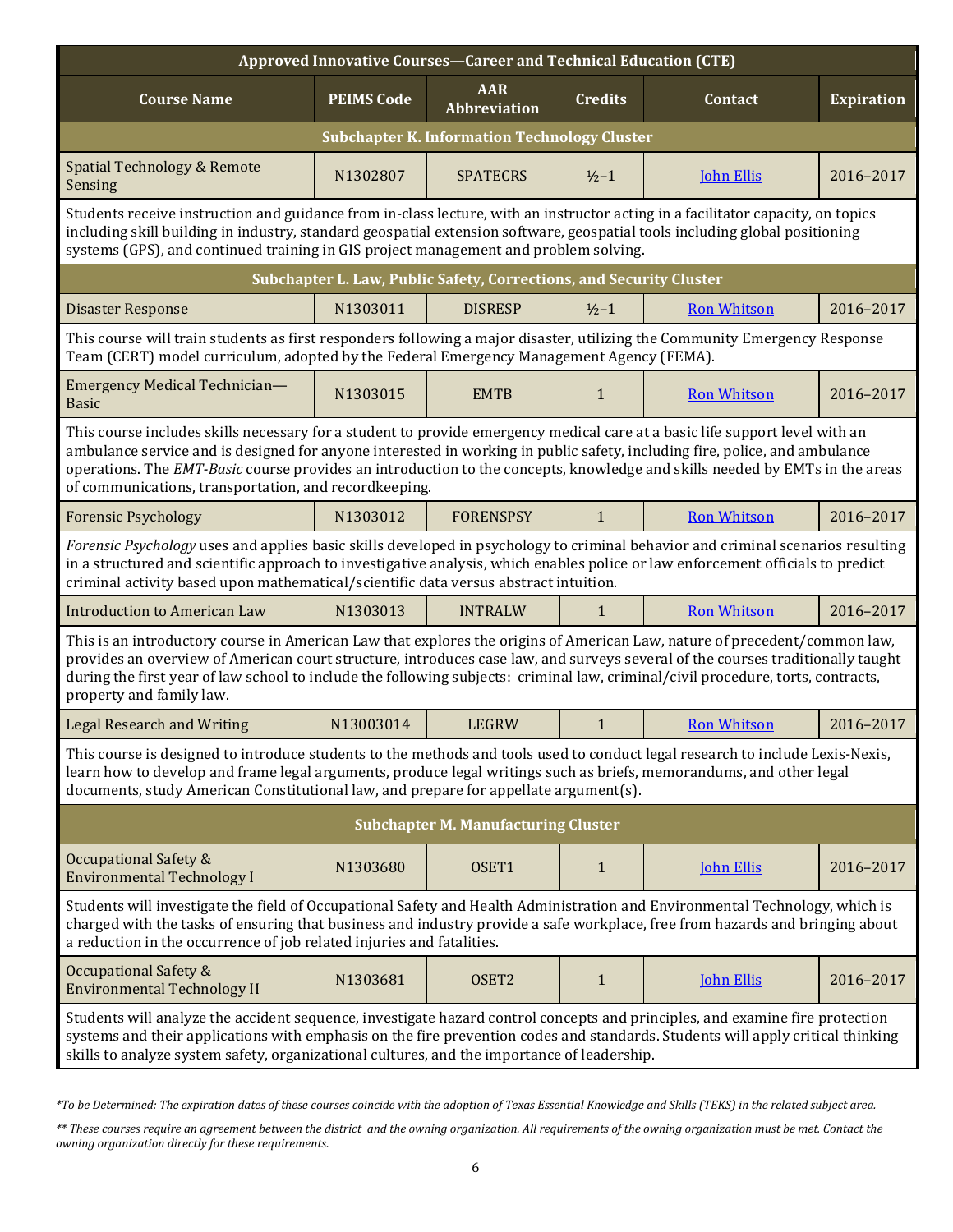| Approved Innovative Courses-Career and Technical Education (CTE)                                                                                                                                                                                                                                                                                               |                   |                                                                         |                |                                                  |                   |  |  |
|----------------------------------------------------------------------------------------------------------------------------------------------------------------------------------------------------------------------------------------------------------------------------------------------------------------------------------------------------------------|-------------------|-------------------------------------------------------------------------|----------------|--------------------------------------------------|-------------------|--|--|
| <b>Course Name</b>                                                                                                                                                                                                                                                                                                                                             | <b>PEIMS Code</b> | <b>AAR</b><br><b>Abbreviation</b>                                       | <b>Credits</b> | Contact                                          | <b>Expiration</b> |  |  |
| <b>Subchapter M. Manufacturing Cluster, continued</b>                                                                                                                                                                                                                                                                                                          |                   |                                                                         |                |                                                  |                   |  |  |
| Occupational Safety &<br><b>Environmental Technology III</b>                                                                                                                                                                                                                                                                                                   | N1303682          | OSET <sub>3</sub>                                                       | 2              | <b>John Ellis</b>                                | 2016-2017         |  |  |
| Students study a variety of health and safety problems worldwide and learn preventative measures to resolve, reduce, and/or<br>eliminate safety and health issues encountered at the workplace.                                                                                                                                                                |                   |                                                                         |                |                                                  |                   |  |  |
|                                                                                                                                                                                                                                                                                                                                                                |                   | <b>Subchapter N. Marketing Cluster</b>                                  |                |                                                  |                   |  |  |
| <b>Social Media Marketing</b>                                                                                                                                                                                                                                                                                                                                  | N1303481          | <b>SOCMEDMK</b>                                                         | $\frac{1}{2}$  | <b>Ron Whitson</b>                               | 2016-2017         |  |  |
| Social Media Marketing is designed to look at the rise of social media and how it has transformed the business arena. Students<br>will learn about the multi-disciplinary implications and how to manage a successful social media presence for an organization.                                                                                               |                   |                                                                         |                |                                                  |                   |  |  |
|                                                                                                                                                                                                                                                                                                                                                                |                   | Subchapter O. Science, Technology, Engineering, and Mathematics Cluster |                |                                                  |                   |  |  |
| Aerospace Engineering**                                                                                                                                                                                                                                                                                                                                        | N1303745          | <b>AERO</b>                                                             | 1              | <b>Project Lead The Way</b><br>dwise@uttyler.edu | 2016-2017         |  |  |
| Aerospace Engineering engages students in engineering design problems related to aerospace information systems,<br>astronautics, rocketry, propulsion, the physics of space science, space life sciences, the biology of space science, principles of<br>aeronautics, structures and materials, and systems engineering.                                       |                   |                                                                         |                |                                                  |                   |  |  |
| Biotechnical Engineering**                                                                                                                                                                                                                                                                                                                                     | N1303746          | <b>BIOENG</b>                                                           | $\mathbf{1}$   | Project Lead The Way<br>dwise@uttyler.edu        | 2016-2017         |  |  |
| The major focus of this course is to expose students to the diverse fields of biotechnology including biomedical engineering,<br>molecular genetics, bioprocess engineering, and agricultural and environmental engineering.                                                                                                                                   |                   |                                                                         |                |                                                  |                   |  |  |
| Civil Engineering and<br>Architecture**                                                                                                                                                                                                                                                                                                                        | N1303747          | <b>CEA</b>                                                              | $\mathbf{1}$   | Project Lead The Way<br>dwise@uttyler.edu        | 2016-2017         |  |  |
| Students apply what they learn about various aspects of civil engineering and architecture to the design and development of a<br>property.                                                                                                                                                                                                                     |                   |                                                                         |                |                                                  |                   |  |  |
| <b>Computer Integrated</b><br>Manufacturing**                                                                                                                                                                                                                                                                                                                  | N1303748          | <b>CIM</b>                                                              | $\mathbf{1}$   | Project Lead The Way<br>dwise@uttyler.edu        | 2016-2017         |  |  |
| Students learn about the history of manufacturing, a sampling of manufacturing processes, robotics and automation.                                                                                                                                                                                                                                             |                   |                                                                         |                |                                                  |                   |  |  |
| <b>Computer Science and Software</b><br>Edgineering**                                                                                                                                                                                                                                                                                                          | N1303768          | <b>CSCISE</b>                                                           | $\mathbf{1}$   | Project Lead The Way<br>dwise@uttyler.edu        | 2016-2017         |  |  |
| This course emphasizes critical thinking, creativity, innovation and real-world problem solving. The hands-on learning engages<br>students on multiple levels, exposes them to areas of study that they may not otherwise pursue, and provides them with a<br>foundation and proven path to post-secondary training and career success in STEM-related fields. |                   |                                                                         |                |                                                  |                   |  |  |
| Data Acquisition & Analysis                                                                                                                                                                                                                                                                                                                                    | N1303750          | <b>DATAA</b>                                                            | $\mathbf{1}$   | <b>John Ellis</b>                                | 2016-2017         |  |  |
| Students will become familiar with standard scientific and engineering instrumentation, and will work in the context of<br>engineering design problems in disciplines such as mechanical, electrical, civil, materials, and biomedical engineering.                                                                                                            |                   |                                                                         |                |                                                  |                   |  |  |
| <b>DC Circuits</b>                                                                                                                                                                                                                                                                                                                                             | N13030765         | <b>DCCIR</b>                                                            | $\mathbf{1}$   | <b>John Ellis</b>                                | 2016-2017         |  |  |
| DC Circuits will provide the students with the foundation needed for instrumentation and electronics, including Ohm's law,<br>Kirchhoff's laws, and circuit analysis techniques.                                                                                                                                                                               |                   |                                                                         |                |                                                  |                   |  |  |

*<sup>\*</sup>To be Determined: The expiration dates of these courses coincide with the adoption of Texas Essential Knowledge and Skills (TEKS) in the related subject area.*

*<sup>\*\*</sup> These courses require an agreement between the district and the owning organization. All requirements of the owning organization must be met. Contact the owning organization directly for these requirements.*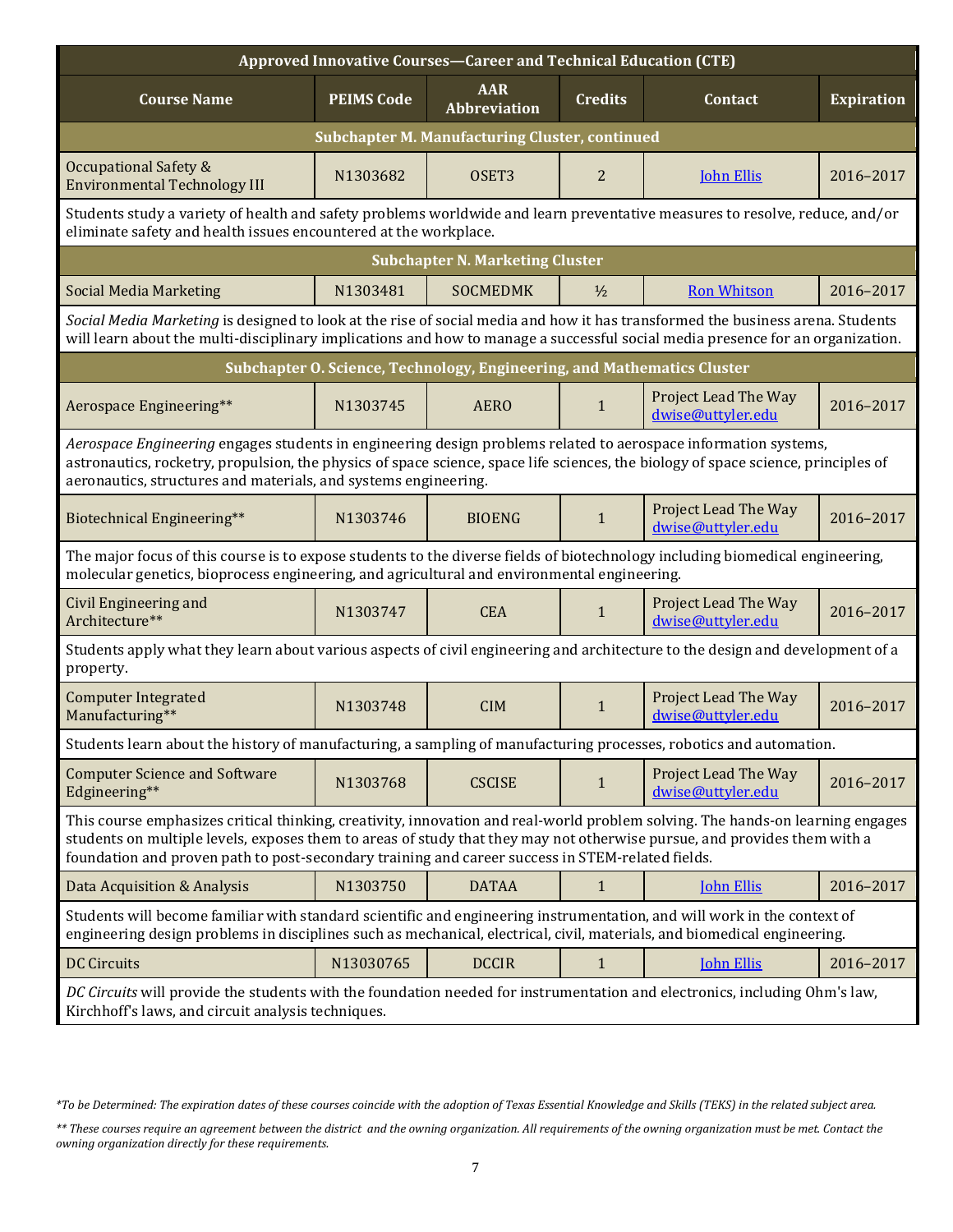| Approved Innovative Courses-Career and Technical Education (CTE)                                                                                                                                                                                                                                                                                                    |                                                                                     |                  |               |                                                         |           |  |  |  |  |
|---------------------------------------------------------------------------------------------------------------------------------------------------------------------------------------------------------------------------------------------------------------------------------------------------------------------------------------------------------------------|-------------------------------------------------------------------------------------|------------------|---------------|---------------------------------------------------------|-----------|--|--|--|--|
| <b>Course Name</b>                                                                                                                                                                                                                                                                                                                                                  | <b>AAR</b><br><b>PEIMS Code</b><br><b>Credits</b><br>Contact<br><b>Abbreviation</b> |                  |               |                                                         |           |  |  |  |  |
| Subchapter O. Science, Technology, Engineering, and Mathematics Cluster, cont'd                                                                                                                                                                                                                                                                                     |                                                                                     |                  |               |                                                         |           |  |  |  |  |
| <b>Digital Fundamentals</b>                                                                                                                                                                                                                                                                                                                                         | N1303767                                                                            | <b>DGFUN</b>     | $\mathbf{1}$  | <b>John Ellis</b>                                       | 2016-2017 |  |  |  |  |
| Digital Fundamentals is an entry level course in digital electronics covering number systems, including binary, base 10, octal<br>and hexadecimal, binary mathematics, digital codes, logic gates, Boolean algebra, and combinational logic.                                                                                                                        |                                                                                     |                  |               |                                                         |           |  |  |  |  |
| <b>Digital Image Processing</b>                                                                                                                                                                                                                                                                                                                                     | N1303766                                                                            | <b>DGIP</b>      | $\mathbf{1}$  | <b>John Ellis</b>                                       | 2016-2017 |  |  |  |  |
| In Digital Image Processing students will understand how images (pictures) are represented in a way that computers can deal<br>with them.                                                                                                                                                                                                                           |                                                                                     |                  |               |                                                         |           |  |  |  |  |
| <b>Engineering Design and</b><br>Development**                                                                                                                                                                                                                                                                                                                      | N1303749                                                                            | <b>EDD</b>       | $\mathbf{1}$  | Project Lead The Way<br>dwise@uttyler.edu               | 2016-2017 |  |  |  |  |
| This is an engineering research course in which students will work in teams to research, design, test and construct a solution to<br>an open-ended engineering problem.                                                                                                                                                                                             |                                                                                     |                  |               |                                                         |           |  |  |  |  |
| Engineering: The Digital Future**                                                                                                                                                                                                                                                                                                                                   | N1303751                                                                            | <b>ETDF</b>      | $1/2 - 1$     | The Infinity Project<br>ipmail@infinity-<br>project.org | 2016-2017 |  |  |  |  |
| This course focuses on the fundamentals of modern engineering and technology in the information and communications age.<br>To generate and maintain students and faculty interest, engineering and design examples are drawn from wireless and<br>telecommunications, the Internet, electronic music, and other multimedia technologies popular in today's culture. |                                                                                     |                  |               |                                                         |           |  |  |  |  |
| Gateway To Technology 1-Design,<br>Modeling, and Automation**                                                                                                                                                                                                                                                                                                       | N1303756                                                                            | GTT1             | $\frac{1}{2}$ | Project Lead The Way<br>dwise@uttyler.edu               | 2016-2017 |  |  |  |  |
| Students investigate the impact of energy on our lives and the environment.                                                                                                                                                                                                                                                                                         |                                                                                     |                  |               |                                                         |           |  |  |  |  |
| Gateway To Technology 2-Applied<br>Science and Technology**                                                                                                                                                                                                                                                                                                         | N1303757                                                                            | GTT <sub>2</sub> | $1/2$         | Project Lead The Way<br>dwise@uttyler.edu               | 2016-2017 |  |  |  |  |
| Students explore the science of electricity, behavior and parts of atoms, and sensing devices through hands-on projects.<br>Students acquire knowledge and skills in basic circuitry design and examine the impact of electricity on our lives.                                                                                                                     |                                                                                     |                  |               |                                                         |           |  |  |  |  |
| Gateway To Technology 3-Energy,<br>Environment, and Flight**                                                                                                                                                                                                                                                                                                        | N1303758                                                                            | GTT3             | $\frac{1}{2}$ | Project Lead The Way<br>dwise@uttyler.edu               | 2016-2017 |  |  |  |  |
| Students use a robust robotics platform to design, build, and program a solution to solve an existing problem.                                                                                                                                                                                                                                                      |                                                                                     |                  |               |                                                         |           |  |  |  |  |
| Gateway To Technology 4-<br><b>Architecture and Biomedical</b><br>Sciences**                                                                                                                                                                                                                                                                                        | N1303759                                                                            | GTT4             | $1/2$         | Project Lead The Way<br>dwise@uttyler.edu               | 2016-2017 |  |  |  |  |
| This course features a project-based curriculum designed to challenge and engage the natural curiosity and imagination of<br>students.                                                                                                                                                                                                                              |                                                                                     |                  |               |                                                         |           |  |  |  |  |
| <b>Introduction to Engineering</b><br>Design**                                                                                                                                                                                                                                                                                                                      | N1303742                                                                            | <b>IED</b>       | $\mathbf{1}$  | Project Lead The Way<br>dwise@uttyler.edu               | 2016-2017 |  |  |  |  |
| The major focus of this course is to expose students to the design process, research and analysis, teamwork, communication<br>methods, global and human impacts, engineering standards and technical documentation.                                                                                                                                                 |                                                                                     |                  |               |                                                         |           |  |  |  |  |

*<sup>\*</sup>To be Determined: The expiration dates of these courses coincide with the adoption of Texas Essential Knowledge and Skills (TEKS) in the related subject area.*

*<sup>\*\*</sup> These courses require an agreement between the district and the owning organization. All requirements of the owning organization must be met. Contact the owning organization directly for these requirements.*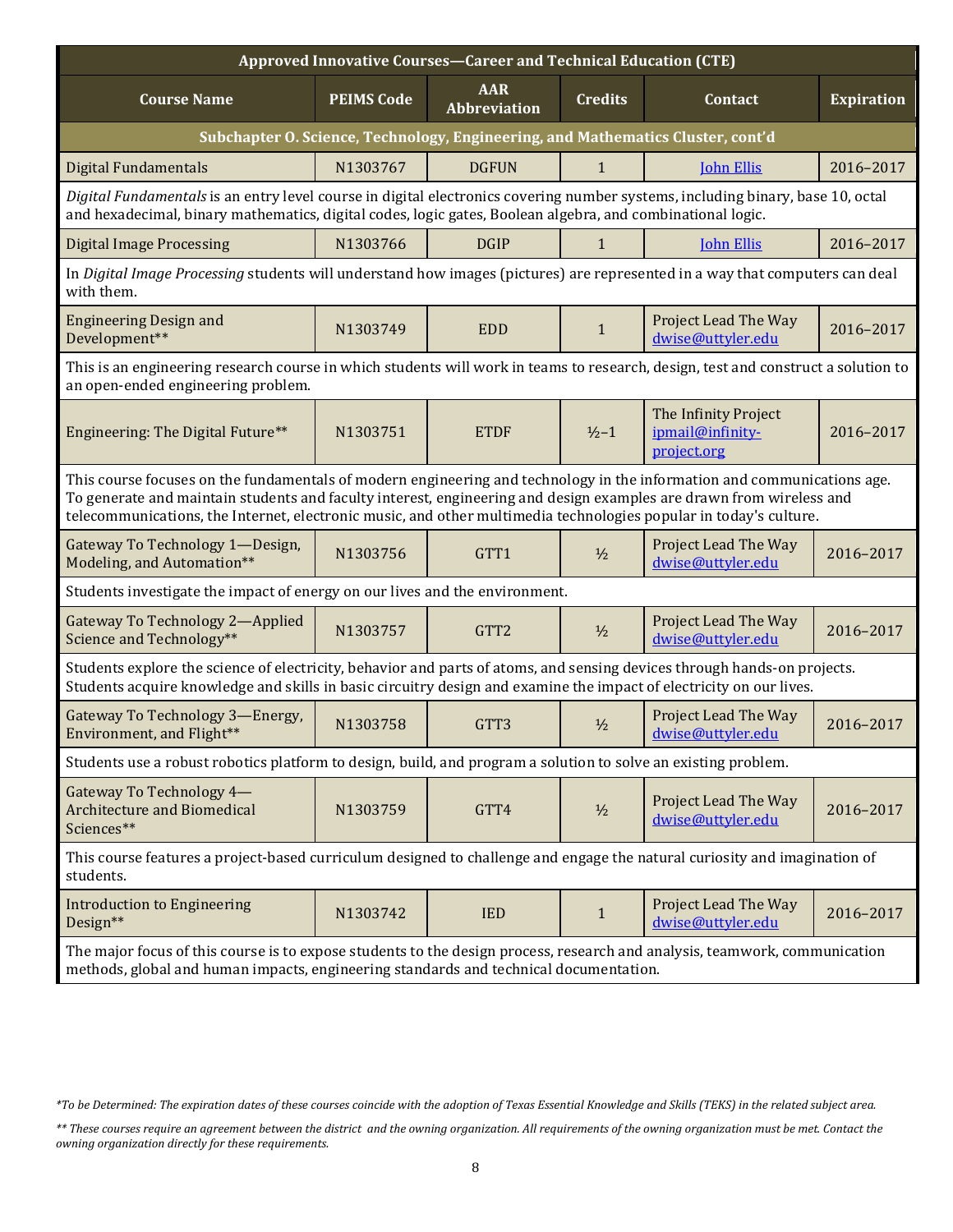| Approved Innovative Courses-Career and Technical Education (CTE)                                                                                                                                                                                                                                                                                          |                                              |                                                                   |                |                    |                   |  |  |  |
|-----------------------------------------------------------------------------------------------------------------------------------------------------------------------------------------------------------------------------------------------------------------------------------------------------------------------------------------------------------|----------------------------------------------|-------------------------------------------------------------------|----------------|--------------------|-------------------|--|--|--|
| <b>Course Name</b>                                                                                                                                                                                                                                                                                                                                        | <b>PEIMS Code</b>                            | <b>AAR</b><br><b>Abbreviation</b>                                 | <b>Credits</b> |                    | <b>Expiration</b> |  |  |  |
| Subchapter O. Science, Technology, Engineering, and Mathematics Cluster, cont'd                                                                                                                                                                                                                                                                           |                                              |                                                                   |                |                    |                   |  |  |  |
| <b>Texas Prefreshman Engineering</b><br>Program I-IV                                                                                                                                                                                                                                                                                                      | N1303752<br>N1303753<br>N1303754<br>N1303755 | TXPRENG1<br><b>TXPRENG2</b><br>TXPRENG3<br>TXPRENG4               | $\mathbf{1}$   |                    | 2016-2017         |  |  |  |
| The mission of the TexPREP program is to provide a challenging academic program designed to motivate and prepare middle<br>and high school students for success in advanced studies leading to careers in science, technology, engineering or mathematics<br>(STEM).                                                                                      |                                              |                                                                   |                |                    |                   |  |  |  |
|                                                                                                                                                                                                                                                                                                                                                           |                                              | Subchapter P. Transportation, Distribution, and Logistics Cluster |                |                    |                   |  |  |  |
| <b>Introduction to Shipboard</b><br>Engineering                                                                                                                                                                                                                                                                                                           | N1304666                                     | <b>INTSE</b>                                                      | $\mathbf{1}$   | <b>Ron Whitson</b> | 2016-2017         |  |  |  |
| This course is designed to provide training for entry-level employment or continuing education in shipboard engineering and<br>merchant mariner credentialing. Shipboard engineering includes knowledge of the functions, troubleshooting, maintenance<br>and repair of the systems and components of maritime engines.                                   |                                              |                                                                   |                |                    |                   |  |  |  |
| <b>Advanced Shipboard Engineering</b>                                                                                                                                                                                                                                                                                                                     | N1304667                                     | <b>ADVSE</b>                                                      | $\mathbf{1}$   | <b>Ron Whitson</b> | 2016-2017         |  |  |  |
| This course includes advanced knowledge of the function, design, and relationships of the systems and components of<br>propulsion and habitability systems. This course is designed to provide advanced training for employment, licensures, or<br>continuing degrees in the shipboard engineering industry.                                              |                                              |                                                                   |                |                    |                   |  |  |  |
| <b>Principles of Maritime Science</b>                                                                                                                                                                                                                                                                                                                     | N1304661                                     | <b>PRMSCI</b>                                                     | $\mathbf{1}$   | <b>Ron Whitson</b> | 2016-2017         |  |  |  |
| This course is designed to instruct students in the principles of maritime science as outlined by the Code of Federal Regulations<br>(CFR) directly related to the National Maritime Center and the Merchant Mariner Credentialing Program.                                                                                                               |                                              |                                                                   |                |                    |                   |  |  |  |
| Maritime Science I                                                                                                                                                                                                                                                                                                                                        | N1304662                                     | MSCI1                                                             | $\mathbf{1}$   | <b>Ron Whitson</b> | 2016-2017         |  |  |  |
| This course is designed to instruct students on advanced aspects of vessel navigation, safety, and voyage planning. Students<br>will learn safety expectations, laws, and environmental and human factors involved in the maritime industry. Course focus is<br>on organizational processes and personnel administration.                                 |                                              |                                                                   |                |                    |                   |  |  |  |
| <b>Maritime Science II</b>                                                                                                                                                                                                                                                                                                                                | N1304663                                     | MSCI2                                                             | $\mathbf{1}$   | <b>Ron Whitson</b> | 2016-2017         |  |  |  |
| Students will develop new skills such as advanced navigation coordination, collision avoidance, briefing the command,<br>electronic navigation theory, basic, routine and emergency shiphandling procedures, and external communications. Upon<br>successful completion of this course, students will be able to plan and execute safe vessel navigation. |                                              |                                                                   |                |                    |                   |  |  |  |

*<sup>\*</sup>To be Determined: The expiration dates of these courses coincide with the adoption of Texas Essential Knowledge and Skills (TEKS) in the related subject area.*

*<sup>\*\*</sup> These courses require an agreement between the district and the owning organization. All requirements of the owning organization must be met. Contact the owning organization directly for these requirements.*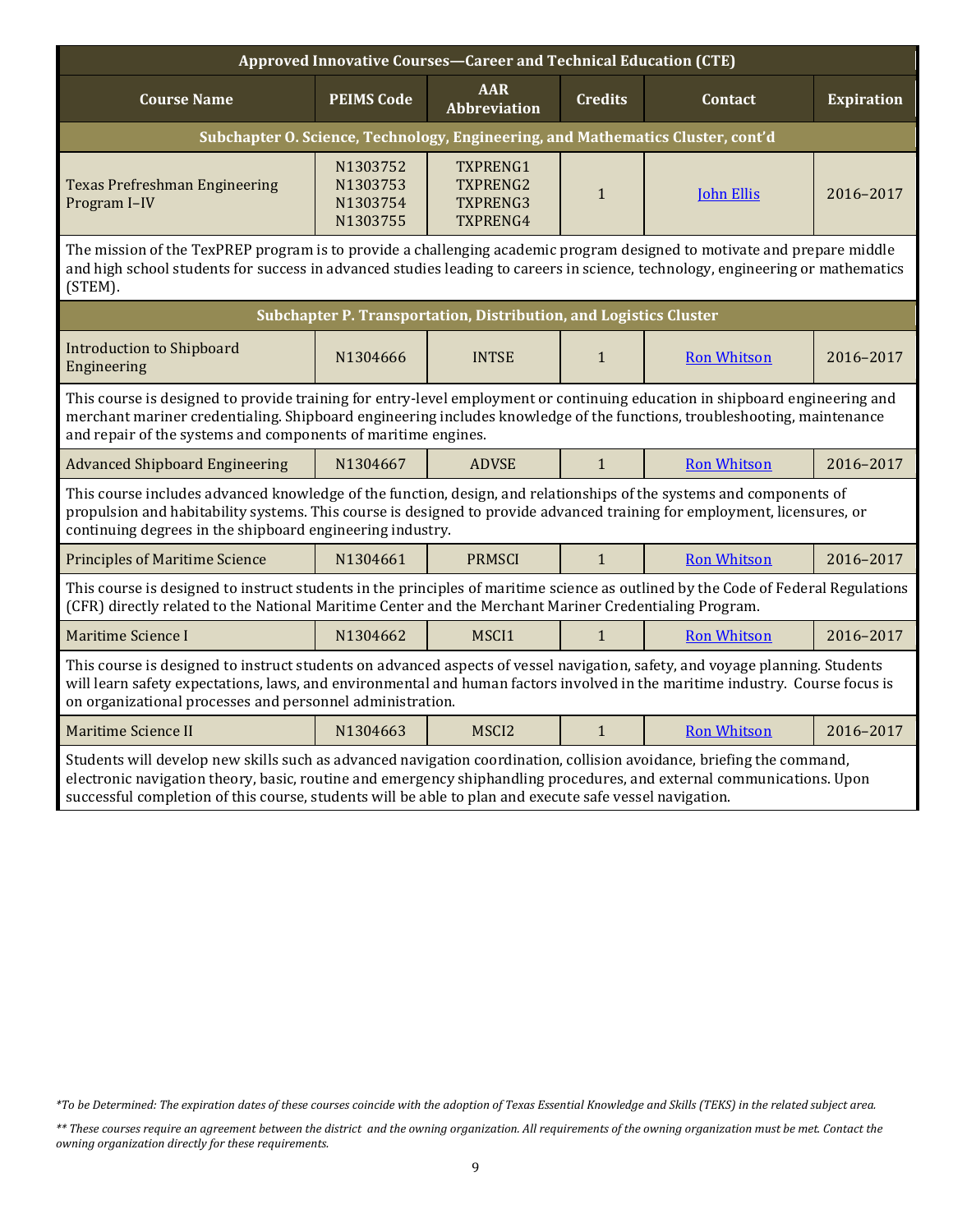| <b>Approved Innovative Courses-Foundation and Enrichment</b>                                                                                                                                                                                                                                                                                                        |                      |                                   |                |                                                                                                                                                                                                                                                         |                   |  |  |  |  |
|---------------------------------------------------------------------------------------------------------------------------------------------------------------------------------------------------------------------------------------------------------------------------------------------------------------------------------------------------------------------|----------------------|-----------------------------------|----------------|---------------------------------------------------------------------------------------------------------------------------------------------------------------------------------------------------------------------------------------------------------|-------------------|--|--|--|--|
| <b>Course Name</b>                                                                                                                                                                                                                                                                                                                                                  | <b>PEIMS Code</b>    | <b>AAR</b><br><b>Abbreviation</b> | <b>Credits</b> | Contact                                                                                                                                                                                                                                                 | <b>Expiration</b> |  |  |  |  |
| <b>Bilingual Education and English as a Second Language</b>                                                                                                                                                                                                                                                                                                         |                      |                                   |                |                                                                                                                                                                                                                                                         |                   |  |  |  |  |
| Content-Based ESOL for<br>Science I A/B                                                                                                                                                                                                                                                                                                                             | N1280010             | ESOL-SCI                          | $1/2 - 1$      | <b>Susie Coultress</b>                                                                                                                                                                                                                                  | TBD*              |  |  |  |  |
| The Content-Based ESOL for Science course will be a companion course to the EngSOL I course now offered at International<br>Newcomer Academy (INA) and Language Center programs and will be a means for the high school recent-arrival immigrant<br>students in these programs to earn elective ESOL credit while earning required English credit through EngSOL I. |                      |                                   |                |                                                                                                                                                                                                                                                         |                   |  |  |  |  |
| Newcomers English Language<br>Development (NELD) A & B                                                                                                                                                                                                                                                                                                              | N1280042<br>N1280043 | <b>NELDA</b><br><b>NELDB</b>      | $\mathbf{1}$   | <b>Susie Coultress</b>                                                                                                                                                                                                                                  | TBD*              |  |  |  |  |
| through targeted lessons based on students' needs.                                                                                                                                                                                                                                                                                                                  |                      |                                   |                | The Newcomers English Language Development courses are designed to provide instructional opportunities for secondary<br>level recent immigrant students with little or no English proficiency. The development of communicative competence occurs       |                   |  |  |  |  |
| Social Intelligence for<br><b>ESL Students</b>                                                                                                                                                                                                                                                                                                                      | N1280041             | <b>SIESL</b>                      | $1/2 - 1$      | <b>Susie Coultress</b>                                                                                                                                                                                                                                  | TBD*              |  |  |  |  |
| resolution, communication, decision making, cultural awareness, etc.                                                                                                                                                                                                                                                                                                |                      |                                   |                | This course provides ESL students with the necessary knowledge and skills required for successful adaptation to a new<br>community and educational environment. Students will learn skills to navigate through social situations, such as conflict      |                   |  |  |  |  |
| <b>English Language Arts</b>                                                                                                                                                                                                                                                                                                                                        |                      |                                   |                |                                                                                                                                                                                                                                                         |                   |  |  |  |  |
| Research Methods in the<br>Humanities                                                                                                                                                                                                                                                                                                                               | N1100013             | <b>RESHUM</b>                     | $\mathbf{1}$   | <b>Karin Miller</b>                                                                                                                                                                                                                                     | TBD*              |  |  |  |  |
| thinking applies across all fields of study and how analytical thinking applies to their day-to-day lives.                                                                                                                                                                                                                                                          |                      |                                   |                | Through study of the humanities, students explore the idea that we see the world through the filter of our own culture. By<br>bringing together analysis of visual media, auditory media, and written media, the course teaches students how analytical |                   |  |  |  |  |
| <b>Fine Arts</b>                                                                                                                                                                                                                                                                                                                                                    |                      |                                   |                |                                                                                                                                                                                                                                                         |                   |  |  |  |  |
| <b>Acting Methods</b>                                                                                                                                                                                                                                                                                                                                               | N1170123             | ACTMET1                           | $\mathbf{1}$   | <b>Kelsey Kling</b>                                                                                                                                                                                                                                     | TBD*              |  |  |  |  |
| vocabulary common for all acting styles from Greek through modern texts.                                                                                                                                                                                                                                                                                            |                      |                                   |                | This tier of courses develops proficiency in acting by promoting an understanding of the methods, principles, practices and                                                                                                                             |                   |  |  |  |  |
| <b>Acting Styles:</b><br>Classical/Commedia                                                                                                                                                                                                                                                                                                                         | N1170124             | <b>ACTMET2</b>                    | $\mathbf{1}$   | <b>Kelsey Kling</b>                                                                                                                                                                                                                                     | TBD*              |  |  |  |  |
| Restoration and Melodrama.                                                                                                                                                                                                                                                                                                                                          |                      |                                   |                | In this course students study the acting style of the Greek Theatre, the Commedia dell'Arte, Shakespearean plays, the                                                                                                                                   |                   |  |  |  |  |
| Acting Styles: Realism/Post-<br>war                                                                                                                                                                                                                                                                                                                                 | N1170125             | ACTMET3                           | $\mathbf{1}$   | <b>Kelsey Kling</b>                                                                                                                                                                                                                                     | TBD*              |  |  |  |  |
| theatrical realism, Theatre of the Absurd, and the modern theatre.                                                                                                                                                                                                                                                                                                  |                      |                                   |                | In this course, the students study texts from the 1890's to the present. The students learn the acting elements required in                                                                                                                             |                   |  |  |  |  |
| <b>Acting Styles:</b><br>Improvisation/Monologue                                                                                                                                                                                                                                                                                                                    | N1170126             | ACTMET4                           | $\mathbf{1}$   | <b>Kelsey Kling</b>                                                                                                                                                                                                                                     | TBD*              |  |  |  |  |
| character development and expand their creative processes.                                                                                                                                                                                                                                                                                                          |                      |                                   |                | In the course the students study the basic elements of improvisational acting and improvisational theatre. In addition, the<br>students study ways of preparing modern and classical monologues. The courses challenge the students to use a process of |                   |  |  |  |  |

*<sup>\*</sup>To be Determined: The expiration dates of these courses coincide with the adoption of Texas Essential Knowledge and Skills (TEKS) in the related subject area.*

*<sup>\*\*</sup> These courses require an agreement between the district and the owning organization. All requirements of the owning organization must be met. Contact the owning organization directly for these requirements.*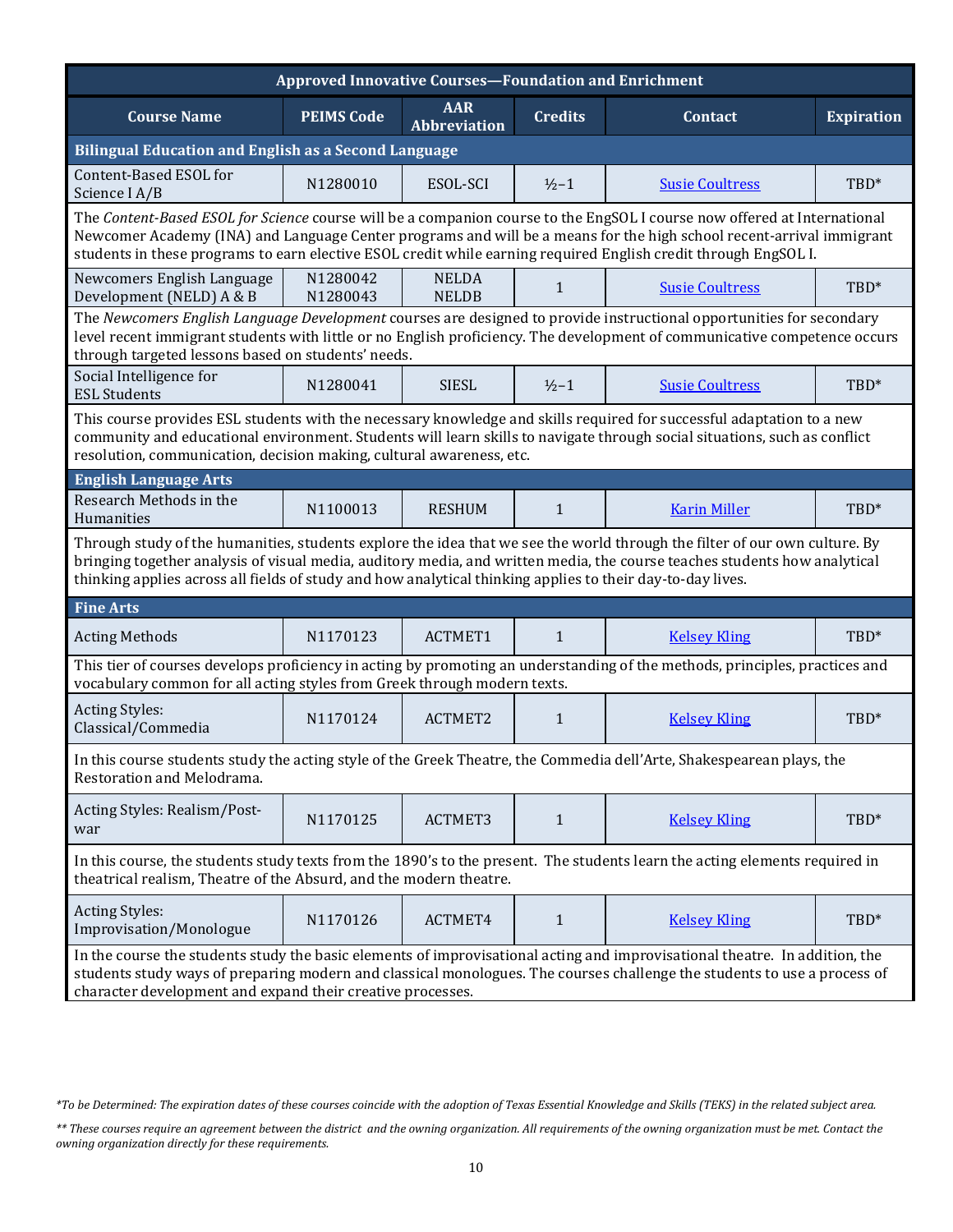| <b>Approved Innovative Courses-Foundation and Enrichment</b>                                                                                                                                                                                |                   |                                   |                |                                                                                                                                                                                                                                                                                                                                                                                              |                   |  |  |
|---------------------------------------------------------------------------------------------------------------------------------------------------------------------------------------------------------------------------------------------|-------------------|-----------------------------------|----------------|----------------------------------------------------------------------------------------------------------------------------------------------------------------------------------------------------------------------------------------------------------------------------------------------------------------------------------------------------------------------------------------------|-------------------|--|--|
| <b>Course Name</b>                                                                                                                                                                                                                          | <b>PEIMS Code</b> | <b>AAR</b><br><b>Abbreviation</b> | <b>Credits</b> | <b>Contact</b>                                                                                                                                                                                                                                                                                                                                                                               | <b>Expiration</b> |  |  |
| Fine Arts, cont'd                                                                                                                                                                                                                           |                   |                                   |                |                                                                                                                                                                                                                                                                                                                                                                                              |                   |  |  |
| Forensic Art                                                                                                                                                                                                                                | N1170190          | <b>FORART</b>                     | $\mathbf{1}$   | <b>Kelsey Kling</b>                                                                                                                                                                                                                                                                                                                                                                          | TBD*              |  |  |
| This course provides the student with an opportunity to pursue a career as a forensic artist by acquiring skills such as<br>composite drawings, postmortem and facial approximation aids, and the ability to communicate these effectively. |                   |                                   |                |                                                                                                                                                                                                                                                                                                                                                                                              |                   |  |  |
| <b>Integration of Abilities:</b><br><b>Exercises for Creative Growth</b>                                                                                                                                                                    | N1170186          | <b>INTAB</b>                      | $\frac{1}{2}$  | <b>Kelsey Kling</b>                                                                                                                                                                                                                                                                                                                                                                          | TBD*              |  |  |
| music, theatre, and visual arts, using a common vocabulary to unify their discoveries.                                                                                                                                                      |                   |                                   |                | Integration of Abilities is based on exercises for creative growth. This course directs the students to analyze their own<br>creative process and guides them through exercises for personal investigation and growth. The students explore dance,                                                                                                                                           |                   |  |  |
| Movement for the Actor                                                                                                                                                                                                                      | N1170118          | <b>SCOMTNOV</b>                   | 1              | <b>Kelsey Kling</b>                                                                                                                                                                                                                                                                                                                                                                          | TBD*              |  |  |
| is designed to employ stage movement to express thoughts, feelings, and actions, and to analyze and describe the<br>interdependence of all physical elements used on the stage.                                                             |                   |                                   |                | Students acquire the knowledge and skills for movement and apply these skills effectively to stage acting and performing. It                                                                                                                                                                                                                                                                 |                   |  |  |
| Physical Theatre I                                                                                                                                                                                                                          | N1170180          | <b>PHYTHE</b>                     | $\mathbf{1}$   | <b>Kelsey Kling</b>                                                                                                                                                                                                                                                                                                                                                                          | TBD*              |  |  |
| corporal and illusionary mime, neutral and 3-d mask work, and Commedia dell'Arte.                                                                                                                                                           |                   |                                   |                | Physical Theatre, now a degree course in many colleges, is a one year course of study encompassing abstract movement,                                                                                                                                                                                                                                                                        |                   |  |  |
| Physical Theatre II                                                                                                                                                                                                                         | N1170181          | PHYTHE2                           |                | <b>Kelsey Kling</b>                                                                                                                                                                                                                                                                                                                                                                          | TBD*              |  |  |
| movement, corporal and illusionary mime, neutral and 3-D mask work, Commedia Dell'Arte and full-length silent theatre<br>productions.                                                                                                       |                   |                                   |                | Physical Theatre II, now a BFA degree course in many colleges, is part of a four year course of study encompassing abstract                                                                                                                                                                                                                                                                  |                   |  |  |
| <b>Health and Physical Education</b>                                                                                                                                                                                                        |                   |                                   |                |                                                                                                                                                                                                                                                                                                                                                                                              |                   |  |  |
| <b>Comprehensive Wellness I</b>                                                                                                                                                                                                             | N1150043          | COMPWEL                           | $\frac{1}{2}$  | <b>Barney Fudge</b>                                                                                                                                                                                                                                                                                                                                                                          | TBD*              |  |  |
| toward a lifetime of health and wellness. It provides students with essential knowledge and skills to improve attitudes,<br>beliefs, and behaviors for optimal physical and emotional health.                                               |                   |                                   |                | Comprehensive Wellness is the integration of body, mind, emotions, and behaviors to help students make a conscious decision                                                                                                                                                                                                                                                                  |                   |  |  |
| Comprehensive Wellness II                                                                                                                                                                                                                   | N1150046          | COMPWEL2                          | $1/2$          | <b>Barney Fudge</b>                                                                                                                                                                                                                                                                                                                                                                          | TBD*              |  |  |
| individual and social identity and recognize the abilities needed to achieve healthy direction and purpose in their lives.                                                                                                                  |                   |                                   |                | This course allows students to explore how to be safe and secure with their own physical and emotional self, solidify their                                                                                                                                                                                                                                                                  |                   |  |  |
| PE3: PE for the Mind, Body,<br>and Spirit                                                                                                                                                                                                   | N1160010          | PE3MBS                            | $\frac{1}{2}$  | <b>Barney Fudge</b>                                                                                                                                                                                                                                                                                                                                                                          | TBD*              |  |  |
| life-physically, nutritionally, socially, and psychologically.                                                                                                                                                                              |                   |                                   |                | This course is for students who may need additional support in reaching their Healthy Fitness Zone in the Fitnessgram,<br>especially in the area of Body Mass Index (BMI). The course is designed to work with each individual in the context of their                                                                                                                                       |                   |  |  |
| <b>Team Sport Officiating</b>                                                                                                                                                                                                               | N1160012          | <b>TEAMOFF</b>                    | $1/2 - 1$      | <b>Barney Fudge</b>                                                                                                                                                                                                                                                                                                                                                                          | TBD*              |  |  |
| with coaches, players, other officials, and parents.                                                                                                                                                                                        |                   |                                   |                | The Team Sport Officiating course will teach students rules and regulations of selected team sports, developing skills in the<br>area of communication, decision-making, and conflict management needed to officiate team sport competitions, working                                                                                                                                        |                   |  |  |
| <b>Exercise Physiology</b>                                                                                                                                                                                                                  | N1160014          | <b>EXPHY</b>                      | $\mathbf{1}$   | <b>Barney Fudge</b>                                                                                                                                                                                                                                                                                                                                                                          | $TBD^*$           |  |  |
| themselves and other populations in the various stages of life culminating in a project that focuses students on developing<br>three-month plans and applying their learning in real-world applications.                                    |                   |                                   |                | Students will explore the world of exercise physiology by gaining knowledge and skills to properly design a program for                                                                                                                                                                                                                                                                      |                   |  |  |
| <b>Languages Other Than English</b>                                                                                                                                                                                                         |                   |                                   |                |                                                                                                                                                                                                                                                                                                                                                                                              |                   |  |  |
| Spanish for Health Care and<br><b>Education Professionals</b>                                                                                                                                                                               | N1140001          | <b>SPHCEP</b>                     | $1/2$          | <b>Kelsey Kling</b>                                                                                                                                                                                                                                                                                                                                                                          | 2017-2018         |  |  |
|                                                                                                                                                                                                                                             |                   |                                   |                | This course will prepare students to communicate at an intermediate proficiency level. Students will interact with patients,<br>clients, other students, and parents in any healthcare and education setting. The course also provides students the ability to<br>overcome cross-cultural barriers in medical and educational settings and to communicate effectively with Spanish speakers. |                   |  |  |

*<sup>\*</sup>To be Determined: The expiration dates of these courses coincide with the adoption of Texas Essential Knowledge and Skills (TEKS) in the related subject area.*

*<sup>\*\*</sup> These courses require an agreement between the district and the owning organization. All requirements of the owning organization must be met. Contact the owning organization directly for these requirements.*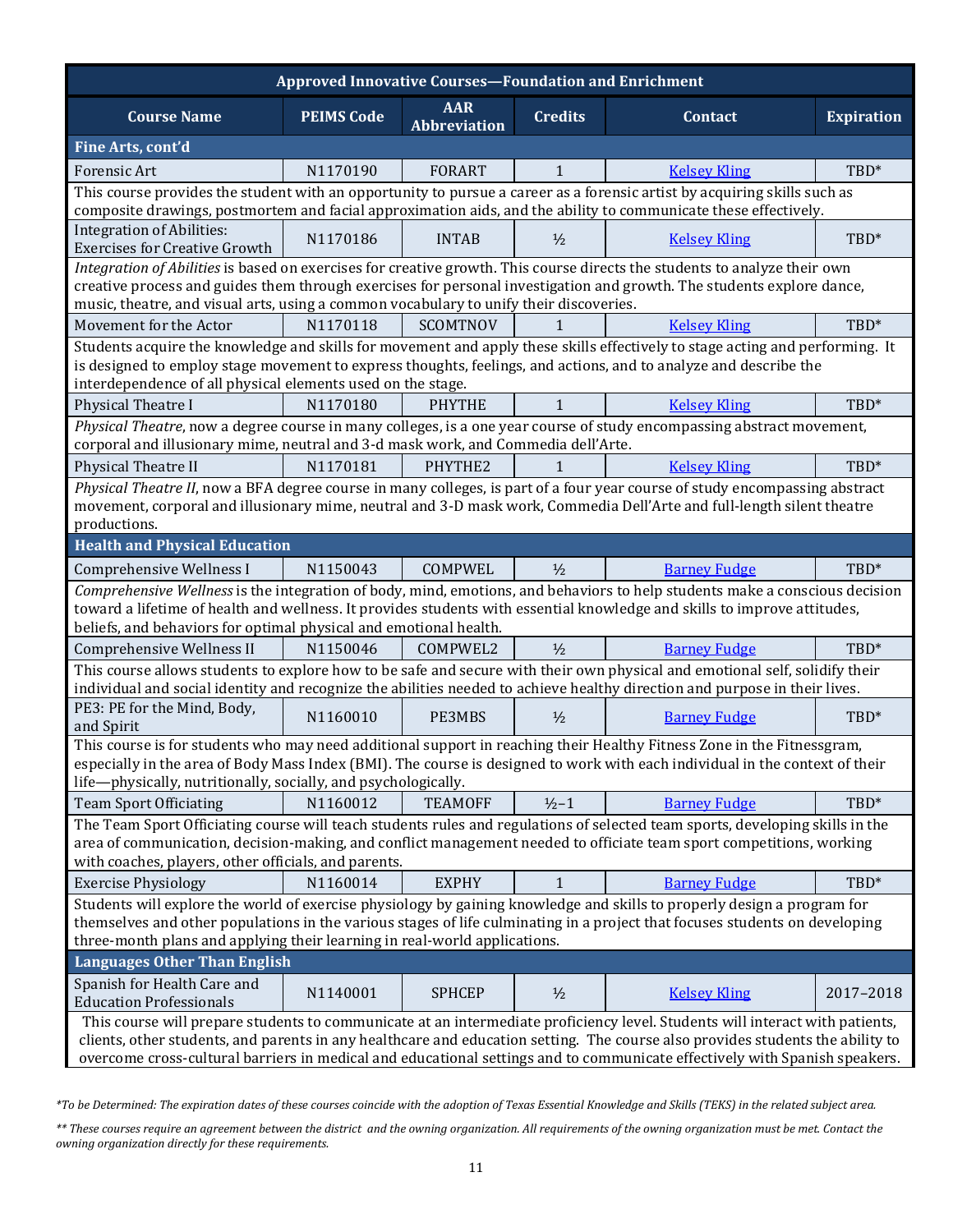| <b>Approved Innovative Courses-Foundation and Enrichment</b>                                                                                                                                                                                                                                    |                   |                                   |                |                                                                                                                                                                                                                                                                                                                                                                                         |                   |  |  |
|-------------------------------------------------------------------------------------------------------------------------------------------------------------------------------------------------------------------------------------------------------------------------------------------------|-------------------|-----------------------------------|----------------|-----------------------------------------------------------------------------------------------------------------------------------------------------------------------------------------------------------------------------------------------------------------------------------------------------------------------------------------------------------------------------------------|-------------------|--|--|
| <b>Course Name</b>                                                                                                                                                                                                                                                                              | <b>PEIMS Code</b> | <b>AAR</b><br><b>Abbreviation</b> | <b>Credits</b> | Contact                                                                                                                                                                                                                                                                                                                                                                                 | <b>Expiration</b> |  |  |
| <b>Mathematics</b>                                                                                                                                                                                                                                                                              |                   |                                   |                |                                                                                                                                                                                                                                                                                                                                                                                         |                   |  |  |
| <b>Applied Mathematics for</b><br><b>Technical Professionals</b>                                                                                                                                                                                                                                | N1110031          | <b>APMTHTP</b>                    | $\mathbf{1}$   | <b>James Slack</b>                                                                                                                                                                                                                                                                                                                                                                      | TBD*              |  |  |
| Problem solving situations, hands-on activities and technology are used in this course to extend mathematical thinking and<br>engage student reasoning. Situations relating to technical applications provide students opportunities to make connections<br>with mathematics and the workplace. |                   |                                   |                |                                                                                                                                                                                                                                                                                                                                                                                         |                   |  |  |
| Linear Algebra                                                                                                                                                                                                                                                                                  | N1110021          | <b>LINALG</b>                     | $\frac{1}{2}$  | <b>James Slack</b>                                                                                                                                                                                                                                                                                                                                                                      | TBD*              |  |  |
| Students are introduced to linear algebra, a subject that has widespread applications in other areas of mathematics such as<br>probability theory, multivariable calculus, differential equations, in the physical and social sciences, and engineering.                                        |                   |                                   |                |                                                                                                                                                                                                                                                                                                                                                                                         |                   |  |  |
| Modern Geometry                                                                                                                                                                                                                                                                                 | N1110019          | MODGEO                            | $1/2 - 1$      | <b>James Slack</b>                                                                                                                                                                                                                                                                                                                                                                      | TBD*              |  |  |
| and hyperbolic geometries.                                                                                                                                                                                                                                                                      |                   |                                   |                | This course is designed to explore concepts and development of non-Euclidean geometry, including projective, spherical,                                                                                                                                                                                                                                                                 |                   |  |  |
| Multivariable Calculus                                                                                                                                                                                                                                                                          | N1110018          | <b>MULTCAL</b>                    | $1/2 - 1$      | <b>James Slack</b>                                                                                                                                                                                                                                                                                                                                                                      | TBD*              |  |  |
| dimensions.                                                                                                                                                                                                                                                                                     |                   |                                   |                | Multivariable Calculus takes the concepts learned in the single variable calculus course and extends them to multiple                                                                                                                                                                                                                                                                   |                   |  |  |
| <b>Linear Programming</b>                                                                                                                                                                                                                                                                       | N1110026          | <b>LINPROG</b>                    | $\frac{1}{2}$  | <b>James Slack</b>                                                                                                                                                                                                                                                                                                                                                                      | TBD*              |  |  |
|                                                                                                                                                                                                                                                                                                 |                   |                                   |                | Students are introduced to the six-steps used to solve Linear Programming problems and will practice each one. Students<br>learn the process and techniques of using Linear Programming. Students research the historical development, purpose, and<br>application of Linear Programming and apply the methods they have learned to real-world situations in a chosen career.           |                   |  |  |
| Number Theory                                                                                                                                                                                                                                                                                   | N1110025          | <b>NUMTHY</b>                     | $\frac{1}{2}$  | <b>James Slack</b>                                                                                                                                                                                                                                                                                                                                                                      | TBD*              |  |  |
| mathematical numerical relationships.                                                                                                                                                                                                                                                           |                   |                                   |                | The topics of study contribute to the student's enhanced understanding of historical developments, proofs and discoveries of                                                                                                                                                                                                                                                            |                   |  |  |
| Strategic Learning for High<br><b>School Math</b>                                                                                                                                                                                                                                               | N1110030          | <b>STLNHSM</b>                    | $1/2 - 1$      | <b>James Slack</b>                                                                                                                                                                                                                                                                                                                                                                      | TBD*              |  |  |
| understandings will stimulate students to think about their approach to mathematical learning.                                                                                                                                                                                                  |                   |                                   |                | This course is intended to create strategic mathematical learners from underprepared mathematics students. The basic                                                                                                                                                                                                                                                                    |                   |  |  |
| <b>Science</b>                                                                                                                                                                                                                                                                                  |                   |                                   |                |                                                                                                                                                                                                                                                                                                                                                                                         |                   |  |  |
| <b>Electricity and Magnetism</b>                                                                                                                                                                                                                                                                | N1120043          | <b>ELECMAG</b>                    | $\frac{1}{2}$  | <b>Irene Pickhardt</b>                                                                                                                                                                                                                                                                                                                                                                  | TBD*              |  |  |
|                                                                                                                                                                                                                                                                                                 |                   |                                   |                | Electricity and Magnetism is designed to provide an in-depth introduction to the concepts of electricity and electronics for<br>the student who plans to major in an engineering discipline at the university level. With a concentrated and extended study<br>of electricity and magnetism, the student will be aptly prepared to enter the highly competitive university environment. |                   |  |  |
| <b>Introduction to Renewable</b><br>Energy                                                                                                                                                                                                                                                      | N1120042          | <b>RENEWEN</b>                    | $\mathbf{1}$   | <b>Irene Pickhardt</b>                                                                                                                                                                                                                                                                                                                                                                  | TBD*              |  |  |
| problem solving, and communication of ideas relating to renewable energy.                                                                                                                                                                                                                       |                   |                                   |                | This course provides the foundation for a deeper understanding of the problems, issues, perspectives, and developments in<br>the areas of bio-fuels, solar and wind energy. A significant focus of the course will be on critical and creative thinking,                                                                                                                                |                   |  |  |
| <b>Modern Physics</b>                                                                                                                                                                                                                                                                           | N1120041          | MODPHY                            | $1/2 - 1$      | <b>Irene Pickhardt</b>                                                                                                                                                                                                                                                                                                                                                                  | TBD*              |  |  |
| continued research, and the consequences of science on other fields and society in general.                                                                                                                                                                                                     |                   |                                   |                | Students will gain an understanding of how science works; what motivates it, how initially promising ideas are refuted by                                                                                                                                                                                                                                                               |                   |  |  |
| Organic Chemistry                                                                                                                                                                                                                                                                               | N1120027          | ORGCHEM                           | $1/2 - 1$      | <b>Irene Pickhardt</b>                                                                                                                                                                                                                                                                                                                                                                  | TBD*              |  |  |
| sciences. The student will learn the concepts and applications of organic chemistry.                                                                                                                                                                                                            |                   |                                   |                | Organic Chemistry is an introductory course that is designed for the student who intends to continue future study in the                                                                                                                                                                                                                                                                |                   |  |  |

*\*To be Determined: The expiration dates of these courses coincide with the adoption of Texas Essential Knowledge and Skills (TEKS) in the related subject area.*

*\*\* These courses require an agreement between the district and the owning organization. All requirements of the owning organization must be met. Contact the owning organization directly for these requirements.*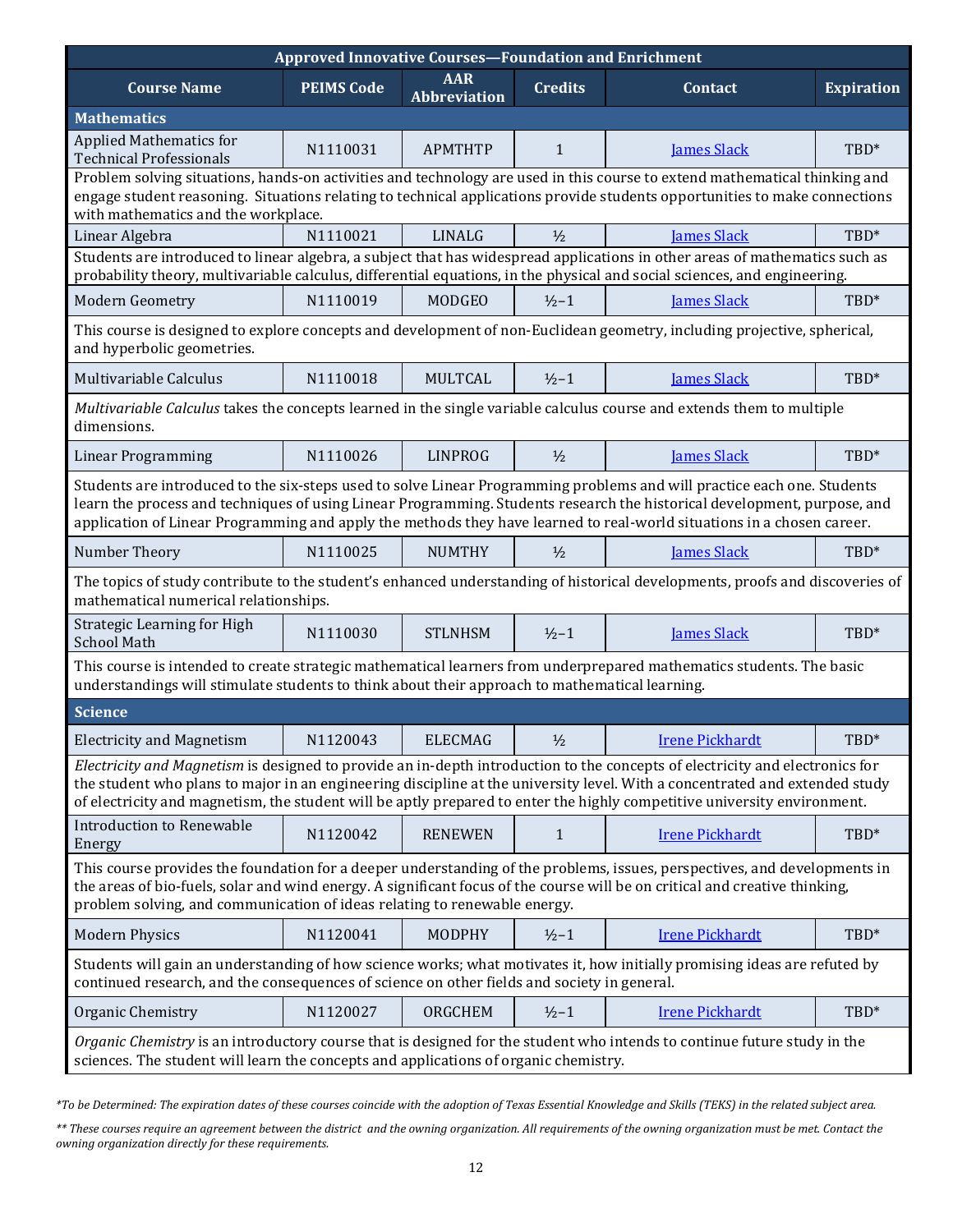| <b>Approved Innovative Courses-Foundation and Enrichment</b>                                                                                                                                                                                                                                                                                                                                                                                                                |                                                                   |                |                |                        |                |  |  |
|-----------------------------------------------------------------------------------------------------------------------------------------------------------------------------------------------------------------------------------------------------------------------------------------------------------------------------------------------------------------------------------------------------------------------------------------------------------------------------|-------------------------------------------------------------------|----------------|----------------|------------------------|----------------|--|--|
| <b>Contact</b>                                                                                                                                                                                                                                                                                                                                                                                                                                                              | <b>Contact</b>                                                    | <b>Contact</b> | <b>Contact</b> | <b>Contact</b>         | <b>Contact</b> |  |  |
| <b>Science</b>                                                                                                                                                                                                                                                                                                                                                                                                                                                              |                                                                   |                |                |                        |                |  |  |
| <b>Planet Earth</b>                                                                                                                                                                                                                                                                                                                                                                                                                                                         | N1120040                                                          | <b>PLNEAR</b>  | $\mathbf{1}$   | <b>Irene Pickhardt</b> | TBD*           |  |  |
| Planet Earth focuses on the complex, dynamic relationship between the planet and its life, tracing it through the Earth's<br>geologic history. Portions of the course include the emerging, integrative science now being referred to as Geobiology at the<br>college level.                                                                                                                                                                                                |                                                                   |                |                |                        |                |  |  |
| Science and Technology                                                                                                                                                                                                                                                                                                                                                                                                                                                      | N1120039                                                          | <b>SCITECH</b> | $1/2 - 1$      | <b>Irene Pickhardt</b> | TBD*           |  |  |
| Science and Technology (SciTech) is a high-level, hands-on science and engineering course. Through self and peer evaluation,<br>SciTech requires students to interact verbally, in writing, and through improving the performance of devices.                                                                                                                                                                                                                               |                                                                   |                |                |                        |                |  |  |
| <b>Social Studies</b>                                                                                                                                                                                                                                                                                                                                                                                                                                                       |                                                                   |                |                |                        |                |  |  |
| Mexican-American Studies                                                                                                                                                                                                                                                                                                                                                                                                                                                    | N1130023                                                          | <b>MEXAMS</b>  | $\mathbf{1}$   | <b>Chelaine Marion</b> | TBD*           |  |  |
| In Mexican-American Studies students learn about the history and cultural contributions of Mexican Americans. Students will<br>explore history and culture from an interdisciplinary perspective. They will have opportunities to interact with relevant film,<br>literature, art, and other media.                                                                                                                                                                         |                                                                   |                |                |                        |                |  |  |
| <b>Teen and Police Service</b>                                                                                                                                                                                                                                                                                                                                                                                                                                              | <b>TEENPOL</b><br>TBD*<br>N1130025<br>1<br><b>Chelaine Marion</b> |                |                |                        |                |  |  |
| The TAPS course includes specific topic areas associated with Children and Youth Safety (COPS-CPD-2011-3) such as<br>violence, physical and sexual abuse, stalking, domestic trafficking, sexual exploitation, and bullying. The course is designed<br>to help youth change behavior, learn responsible decision making, participate in crime prevention projects, and reduce the<br>social distance between themselves and law enforcement.                                |                                                                   |                |                |                        |                |  |  |
| <b>Technology Applications</b>                                                                                                                                                                                                                                                                                                                                                                                                                                              |                                                                   |                |                |                        |                |  |  |
| <b>Assistive Technology</b>                                                                                                                                                                                                                                                                                                                                                                                                                                                 | N1260002                                                          | <b>ATECH</b>   | $\mathbf{1}$   | <b>Kelsey Kling</b>    | TBD*           |  |  |
| Assistive Technology provides access to print and electronic information using screenreading software, screen magnification<br>software/hardware, scanning and reading, braille access, voice recognition and switches. This course will educate students<br>about a variety of technology choices to match the needs of individuals, and educate students who are interested in<br>broadening their scope of technology, mainstream applications, and specialized devices. |                                                                   |                |                |                        |                |  |  |
| Cyber Citizenship                                                                                                                                                                                                                                                                                                                                                                                                                                                           | N1260001                                                          | <b>CYBERC</b>  | $\frac{1}{2}$  | <b>Kelsey Kling</b>    | TBD*           |  |  |
| This course will educate students regarding evolving platforms of social media and familiarize them with their use. It will<br>highlight the controversial issues associated with social media, including the laws regarding social media, inappropriate<br>usage, and online harassment. Overall, this course will educate students in maintaining a responsible online digital footprint.                                                                                 |                                                                   |                |                |                        |                |  |  |

*<sup>\*</sup>To be Determined: The expiration dates of these courses coincide with the adoption of Texas Essential Knowledge and Skills (TEKS) in the related subject area.*

*<sup>\*\*</sup> These courses require an agreement between the district and the owning organization. All requirements of the owning organization must be met. Contact the owning organization directly for these requirements.*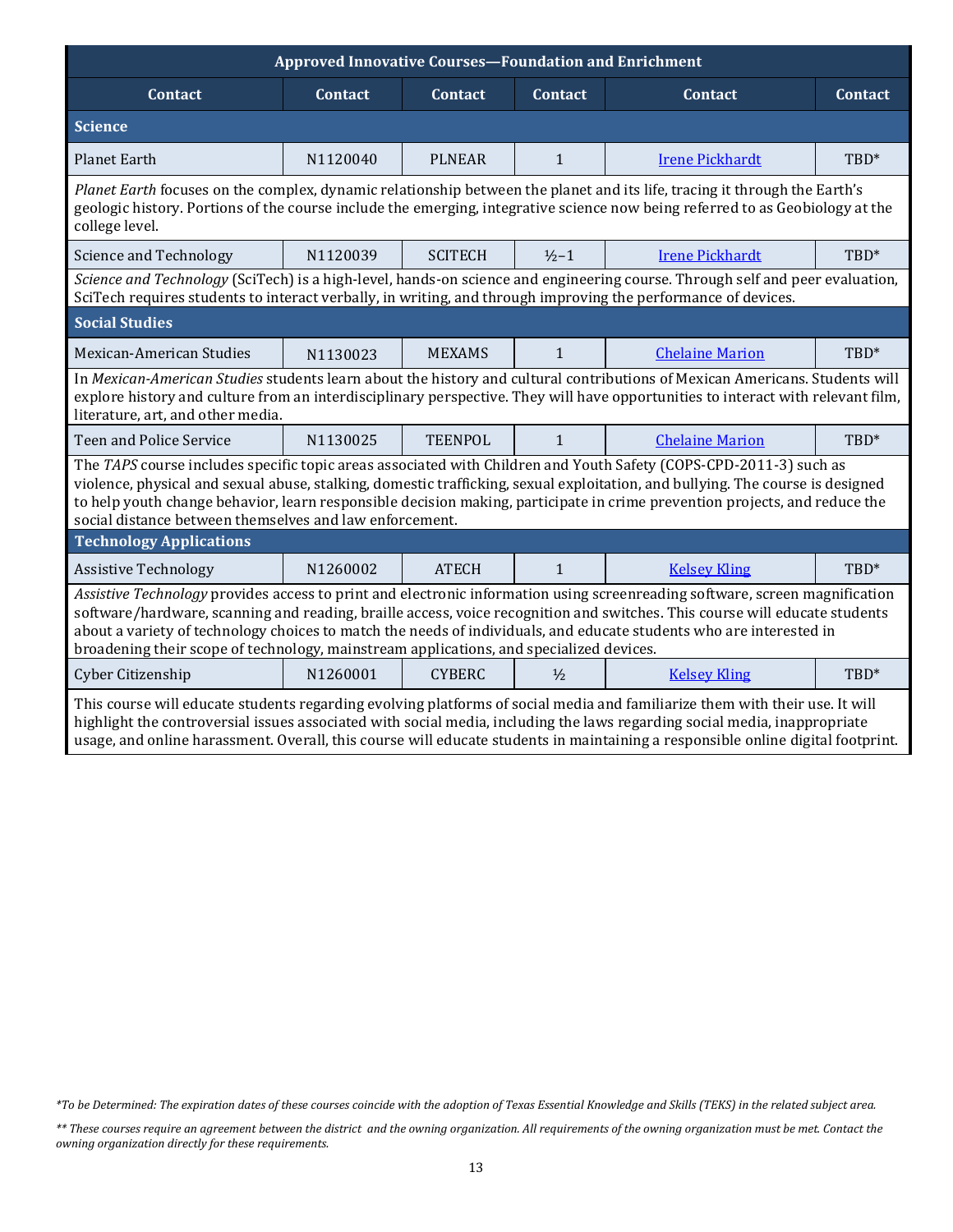| <b>Approved Innovative Courses-Other Electives</b>                                                                                                                                                                                                                                                                                                 |                                                                                                                                                                                                                                                                                                                              |                                             |                |                                                                                                                                |                   |  |  |  |
|----------------------------------------------------------------------------------------------------------------------------------------------------------------------------------------------------------------------------------------------------------------------------------------------------------------------------------------------------|------------------------------------------------------------------------------------------------------------------------------------------------------------------------------------------------------------------------------------------------------------------------------------------------------------------------------|---------------------------------------------|----------------|--------------------------------------------------------------------------------------------------------------------------------|-------------------|--|--|--|
| <b>Course Name</b>                                                                                                                                                                                                                                                                                                                                 | <b>PEIMS Code</b>                                                                                                                                                                                                                                                                                                            | <b>AAR</b><br>Abbreviation                  | <b>Credits</b> | <b>Contact</b>                                                                                                                 | <b>Expiration</b> |  |  |  |
| <b>Aviation Honors Ground</b><br>School                                                                                                                                                                                                                                                                                                            | N1290400                                                                                                                                                                                                                                                                                                                     | <b>AVIAHGS</b>                              | $\mathbf{1}$   | <b>Ron Whitson</b>                                                                                                             | 2018-2019         |  |  |  |
|                                                                                                                                                                                                                                                                                                                                                    | The curriculum in this course is a more advanced, more in-depth study of other JROTC aerospace topics. Upon completion of<br>the course, students will be prepared to take the Federal Aviation Administration (FAA) written examination.                                                                                    |                                             |                |                                                                                                                                |                   |  |  |  |
| <b>Braille Reading and Writing</b>                                                                                                                                                                                                                                                                                                                 | N1100505                                                                                                                                                                                                                                                                                                                     | <b>BRAILLE</b>                              | $1 - 2$        | <b>Karin Miller</b>                                                                                                            | TBD*              |  |  |  |
|                                                                                                                                                                                                                                                                                                                                                    | This course will provide instruction in pre-braille skills, tactual discrimination, the reading and writing of the braille code,<br>and the development of efficient braille reading including fluency and comprehension. The braille reading and writing course<br>will emphasize the conventions and mechanics of braille. |                                             |                |                                                                                                                                |                   |  |  |  |
| <b>College Transition</b>                                                                                                                                                                                                                                                                                                                          | N1290050                                                                                                                                                                                                                                                                                                                     | <b>CLGTRN</b>                               | $1/2 - 1$      | <b>Monica Brewer</b>                                                                                                           | 2016-2017         |  |  |  |
| active and successful learners both in high school and in college.                                                                                                                                                                                                                                                                                 |                                                                                                                                                                                                                                                                                                                              |                                             |                | College Transition is a high school course designed to equip students with the knowledge, skills and abilities necessary to be |                   |  |  |  |
| G/T Independent Study<br>Mentorship I-IV                                                                                                                                                                                                                                                                                                           | N1290309<br>N1290313<br>N1290317<br>N1290318                                                                                                                                                                                                                                                                                 | <b>GTISMI</b><br>GTISM2<br>GTISM3<br>GTISM4 | $1/2 - 1$      | <b>Monica Brewer</b>                                                                                                           | 2019-2020         |  |  |  |
| This course, based on the Exit Level Texas Performance Standards Project (TPSP) for gifted/talented (G/T) students, offers a<br>non-traditional learning experience to those students who have the ability to create innovative products or performances.                                                                                          |                                                                                                                                                                                                                                                                                                                              |                                             |                |                                                                                                                                |                   |  |  |  |
| Logic I-II                                                                                                                                                                                                                                                                                                                                         | N1290100<br>N1290101                                                                                                                                                                                                                                                                                                         | LOGIC1<br>LOGIC2                            | $\frac{1}{2}$  | <b>Chelaine Marion</b>                                                                                                         | 2019-2020         |  |  |  |
| Logic I will provide content in informal logic which includes logical fallacies, inductive reasoning, strong versus weak and<br>fallacious arguments, and probability. Logic II offers content in formal logic, or the logic that pertains to pure reasoning in the<br>abstract - deductive reasoning, valid or invalid arguments, and certainty.  |                                                                                                                                                                                                                                                                                                                              |                                             |                |                                                                                                                                |                   |  |  |  |
| <b>Navigating Life with Hearing</b><br>Loss                                                                                                                                                                                                                                                                                                        | N1290330                                                                                                                                                                                                                                                                                                                     | <b>NAVLOSS</b>                              | $\mathbf{1}$   | <b>Kelsey Kling</b>                                                                                                            | 2018-2019         |  |  |  |
| The purpose of this course is to provide the necessary information, resources, and opportunities that will empower students<br>who are deaf or hard of hearing to effectively apply information and skills learned in educational, home, and community<br>settings in order to facilitate achievement in secondary and postsecondary environments. |                                                                                                                                                                                                                                                                                                                              |                                             |                |                                                                                                                                |                   |  |  |  |
| <b>Making Connections I</b>                                                                                                                                                                                                                                                                                                                        | N1290332                                                                                                                                                                                                                                                                                                                     | MAKECON1                                    | $\frac{1}{2}$  | <b>Kelsey Kling</b>                                                                                                            | 2016-2017         |  |  |  |
| Making Connections serves students who have an autism spectrum disorder or a related disorder which causes them to have<br>difficulty with social skills. This course assists the students in developing an understanding of Autism and other related<br>disorders.                                                                                |                                                                                                                                                                                                                                                                                                                              |                                             |                |                                                                                                                                |                   |  |  |  |
| <b>Methodology for Academic</b><br>and Personal Success (MAPS)                                                                                                                                                                                                                                                                                     | N1130021<br>N1130022                                                                                                                                                                                                                                                                                                         | MAPS1<br>MAPS2                              | $1/2 - 1$      | <b>Monica Brewer</b>                                                                                                           | 2016-2017         |  |  |  |
| The course focuses on the skills and strategies necessary for students to make a successful transition into high school and an<br>academic career. Students will explore the options available in high school, higher education, and the professional world in<br>order to establish both immediate and long-range personal goals.                 |                                                                                                                                                                                                                                                                                                                              |                                             |                |                                                                                                                                |                   |  |  |  |
| <b>Orientation and Mobility for</b><br><b>Students with Visual</b><br><b>Impairments I-IV</b>                                                                                                                                                                                                                                                      | N1160510                                                                                                                                                                                                                                                                                                                     | <b>ORIENMO</b>                              | $\mathbf{1}$   | <b>Barney Fudge</b>                                                                                                            | TBD*              |  |  |  |
| The Orientation and Mobility for Students with Visual Impairments courses will focus on skills and strategies that will enhance<br>essential travel skills. These travel skills will enable students with visual impairments and blindness to access all of the<br>educational environments in which they will be involved.                        |                                                                                                                                                                                                                                                                                                                              |                                             |                |                                                                                                                                |                   |  |  |  |

*<sup>\*</sup>To be Determined: The expiration dates of these courses coincide with the adoption of Texas Essential Knowledge and Skills (TEKS) in the related subject area.*

*<sup>\*\*</sup> These courses require an agreement between the district and the owning organization. All requirements of the owning organization must be met. Contact the owning organization directly for these requirements.*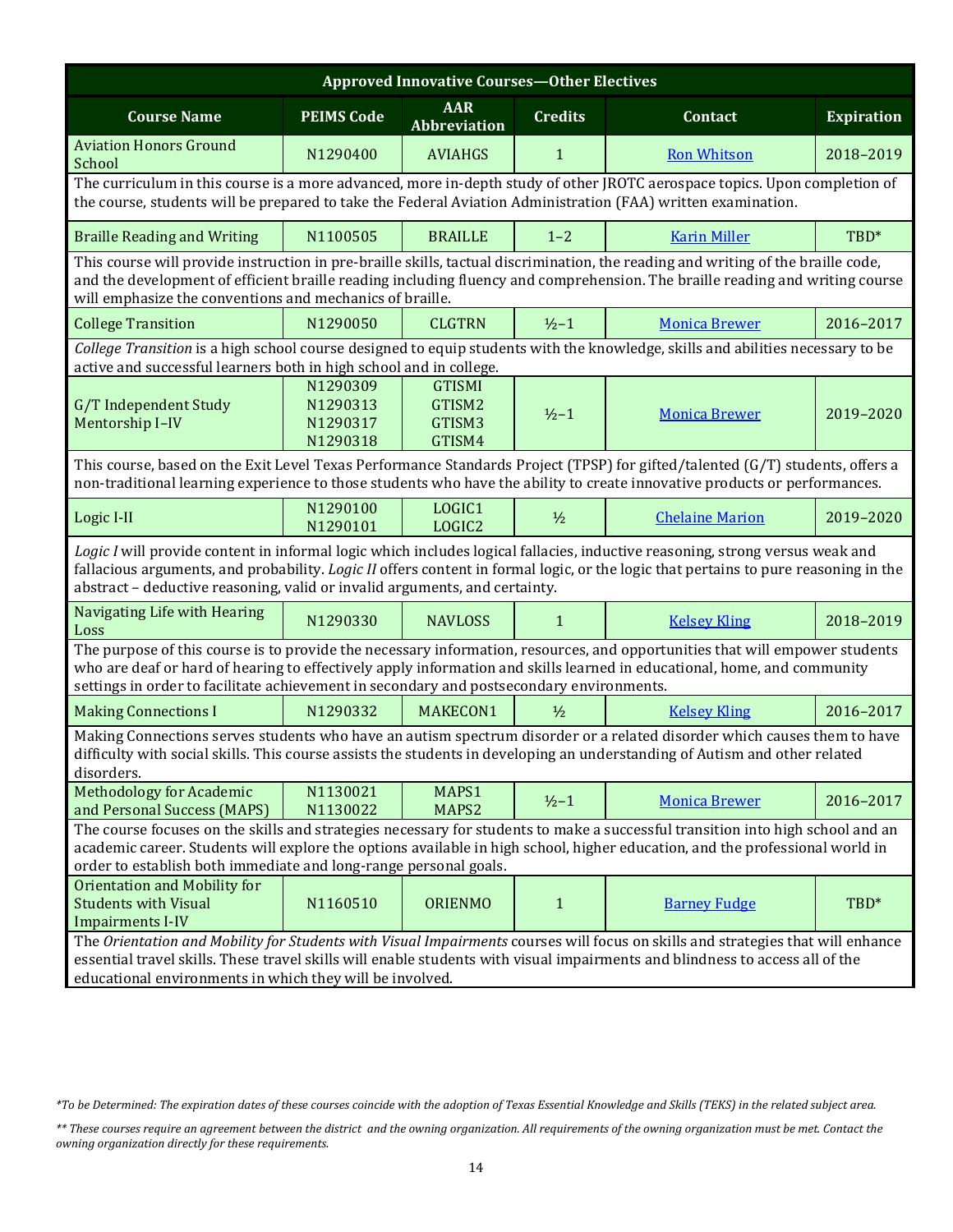| <b>Approved Innovative Courses-Other Electives</b>                                                                                                                                                                                                                                                                                                                |                                              |                                                                         |                                           |                       |                   |  |
|-------------------------------------------------------------------------------------------------------------------------------------------------------------------------------------------------------------------------------------------------------------------------------------------------------------------------------------------------------------------|----------------------------------------------|-------------------------------------------------------------------------|-------------------------------------------|-----------------------|-------------------|--|
| <b>Credits</b>                                                                                                                                                                                                                                                                                                                                                    | Contact                                      | <b>Expiration</b>                                                       | <b>Credits</b>                            | Contact               | <b>Expiration</b> |  |
| Path College Career I-IV                                                                                                                                                                                                                                                                                                                                          | N1290051<br>N1290052<br>N1290053<br>N1290054 | PATHCC1<br>PATHCC2<br>PATHCC3<br>PATHCC4                                | <b>Monica Brewer</b><br>$\frac{1}{2} - 1$ |                       | 2019-2020         |  |
| The Path-College/Career Prep courses advance intellectual curiosity, conscientiousness, dependability, emotional stability,<br>and perseverance through tasks that foster deeper levels of thinking and reasoning in the four core content areas. Path<br>courses focus on developing the habits and skills that are expected in college study and the workforce. |                                              |                                                                         |                                           |                       |                   |  |
| Peer Assistance for Students<br>with Disabilities I-II                                                                                                                                                                                                                                                                                                            | N1290203<br>N1290204                         | PASWD1<br>PASWD <sub>2</sub>                                            | $\frac{1}{2} - 1$                         | <b>Jessica Snyder</b> | 2018-2019         |  |
| Peer Assistance for Students with Disabilities is designed to promote an inclusive educational environment for special<br>education students. Peer assistants assist teachers in general education and special education settings by helping to facilitate<br>inclusion in the classroom.                                                                         |                                              |                                                                         |                                           |                       |                   |  |
| <b>Peer Coaching for Students</b><br>$I-IV$                                                                                                                                                                                                                                                                                                                       | N1290044<br>N1290045<br>N1290046<br>N1290047 | <b>PCOACHI</b><br>PCOACH <sub>2</sub><br>PCOACH <sub>3</sub><br>PCOACH4 | $\frac{1}{2} - 1$                         | <b>Jessica Snyder</b> | 2016-2017         |  |
| Peer Coaching for Students (PCS) is designed to promote an inclusive educational environment for at-risk and special<br>education inclusion students. PCS is a course where positive peers make a positive impact in their fellow peer's lives.                                                                                                                   |                                              |                                                                         |                                           |                       |                   |  |

*\*To be Determined: The expiration dates of these courses coincide with the adoption of Texas Essential Knowledge and Skills (TEKS) in the related subject area.*

*<sup>\*\*</sup> These courses require an agreement between the district and the owning organization. All requirements of the owning organization must be met. Contact the owning organization directly for these requirements.*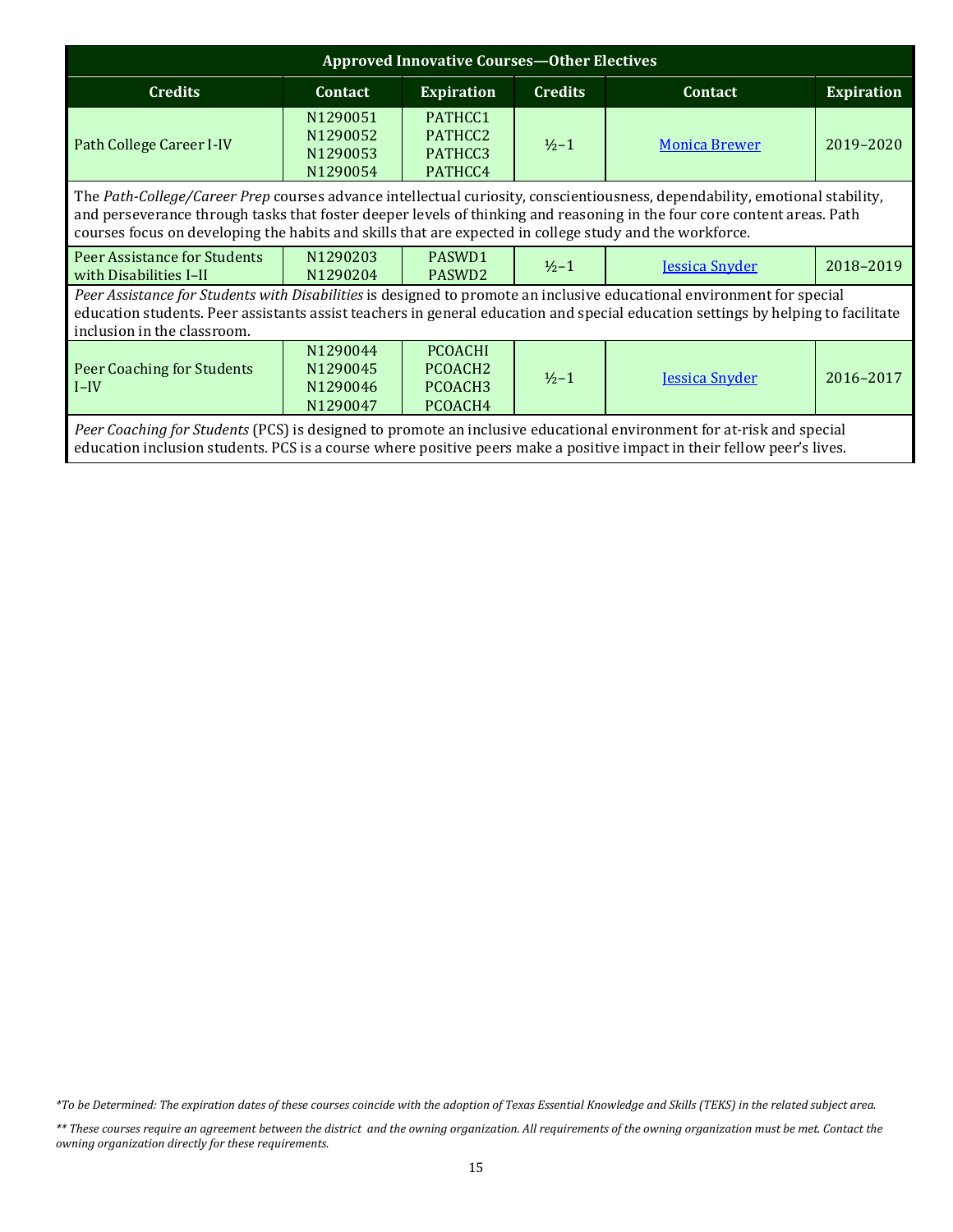| <b>Approved Innovative Courses-Organizations Other Than School Districts</b><br>Districts may use these courses only with the approval of the owning organization.<br>All requirements of the owning organization must be met. Contact the owning organization directly for these requirements.                                                                                                   |                                                                                                                                                                                                                                                                                                                           |                                                          |                |                                                                                                                         |                   |  |  |
|---------------------------------------------------------------------------------------------------------------------------------------------------------------------------------------------------------------------------------------------------------------------------------------------------------------------------------------------------------------------------------------------------|---------------------------------------------------------------------------------------------------------------------------------------------------------------------------------------------------------------------------------------------------------------------------------------------------------------------------|----------------------------------------------------------|----------------|-------------------------------------------------------------------------------------------------------------------------|-------------------|--|--|
| <b>Course Name</b>                                                                                                                                                                                                                                                                                                                                                                                | <b>PEIMS Code</b>                                                                                                                                                                                                                                                                                                         | <b>AAR</b><br><b>Abbreviation</b>                        | <b>Credits</b> | <b>Contact</b>                                                                                                          | <b>Expiration</b> |  |  |
| <b>Advanced Placement</b><br>(AP) Research                                                                                                                                                                                                                                                                                                                                                        | N1100014                                                                                                                                                                                                                                                                                                                  | <b>APRES</b>                                             | $\mathbf{1}$   | <b>Sarah Leonard</b><br>The College Board                                                                               | TBD*              |  |  |
| In the AP Research course, students further their skills acquired in the AP Seminar course by understanding research<br>methodology; employing ethical research practices; and accessing, analyzing, and synthesizing information as they address a<br>research question.                                                                                                                         |                                                                                                                                                                                                                                                                                                                           |                                                          |                |                                                                                                                         |                   |  |  |
| <b>Advanced Placement</b><br>(AP) Seminar                                                                                                                                                                                                                                                                                                                                                         | N1130026                                                                                                                                                                                                                                                                                                                  | <b>APSMNR</b>                                            | $\mathbf{1}$   | <b>Sarah Leonard</b><br>The College Board                                                                               | TBD*              |  |  |
| accuracy and precision in order to craft and communicate evidence-based arguments.                                                                                                                                                                                                                                                                                                                |                                                                                                                                                                                                                                                                                                                           |                                                          |                | AP Seminar is a foundational course that aims to equip students with the power to analyze and evaluate information with |                   |  |  |
| <b>Advancement Via</b><br>Individual<br>Determination (AVID) I-<br>IV                                                                                                                                                                                                                                                                                                                             | N1290001<br>N1290002<br>N1290030<br>N1290033                                                                                                                                                                                                                                                                              | AVID1<br>AVID <sub>2</sub><br>AVID <sub>3</sub><br>AVID4 | $1/2 - 1$      | <b>Avid Center</b><br>www.avidonline.org                                                                                | 2018-2019         |  |  |
|                                                                                                                                                                                                                                                                                                                                                                                                   | The AVID elective class provides academic and social support for students entering rigorous coursework for the first time in<br>their educational career. AVID I-IV provides schools a mechanism for elevating previously middle performing students up to<br>completion of at least the Recommended High School Program. |                                                          |                |                                                                                                                         |                   |  |  |
| International<br>Baccalaureate (IB) Film,<br>Standard<br>Level(SL)/High Level<br>(HL)                                                                                                                                                                                                                                                                                                             | N1290320<br>N1290321                                                                                                                                                                                                                                                                                                      | <b>IBFILMSL</b><br><b>IBFILMHL</b>                       | $\mathbf{1}$   | <b>Texas IB Schools (TIBS)</b>                                                                                          | TBD*              |  |  |
| The IB Film courses develop students' critical abilities, enabling them to appreciate the multiplicity of cultural and historical<br>perspectives in film. To achieve an international understanding within the world of film, students are taught to consider film<br>texts, theories, and ideas from the points of view of different individuals, nations, and cultures.                        |                                                                                                                                                                                                                                                                                                                           |                                                          |                |                                                                                                                         |                   |  |  |
| <b>Functional Fitness</b>                                                                                                                                                                                                                                                                                                                                                                         | N1160011                                                                                                                                                                                                                                                                                                                  | <b>FUNFIT</b>                                            | 1              | GenerationFit<br><b>Laurie Gotcher</b>                                                                                  | TBD*              |  |  |
| Functional Fitness is designed to teach sustainable fitness through core strength and conditioning, regardless of fitness level,<br>body composition, or athletic ability.                                                                                                                                                                                                                        |                                                                                                                                                                                                                                                                                                                           |                                                          |                |                                                                                                                         |                   |  |  |
| <b>Foundations of Intensive</b><br>Language Acquisition<br>and Support (FILAS)                                                                                                                                                                                                                                                                                                                    | N1280040                                                                                                                                                                                                                                                                                                                  | <b>FILAS</b>                                             | $\mathbf{1}$   | ESC Region 1, Amy Mares<br>(amares@esc1.net)<br>www.esc1.net                                                            | TBD*              |  |  |
| This one-credit course replaces English for Newcomers A. It is designed for recent immigrant and/or recently arrived<br>English language learners (ELLs) who are unschooled or have limited schooling. This course will assist students to become<br>proficient in listening, speaking, reading, and writing in English. It prepares students to succeed in the American public<br>school system. |                                                                                                                                                                                                                                                                                                                           |                                                          |                |                                                                                                                         |                   |  |  |
| PeaceKeepers® I-II                                                                                                                                                                                                                                                                                                                                                                                | N1290024<br>N1290025                                                                                                                                                                                                                                                                                                      | PEACE1<br>PEACE2                                         | $1/2 - 1$      | paxUnited®<br><b>Cary Trout</b>                                                                                         | 2016-2017         |  |  |
| This course is a curriculum based, peer mediation program offering selected middle and high school students the<br>opportunity to work in a field experience practicum where they become trained mediators for their peers on their own<br>campus or on feeder school campuses.                                                                                                                   |                                                                                                                                                                                                                                                                                                                           |                                                          |                |                                                                                                                         |                   |  |  |
| Peer Assistance and<br>Leadership (PAL®) I-II                                                                                                                                                                                                                                                                                                                                                     | N1290005<br>N1290006                                                                                                                                                                                                                                                                                                      | PAAL1<br>PAAL <sub>2</sub>                               | $1/2 - 1$      | Worker's Assistance Program,<br>Inc. http://palusa.org/contact/                                                         | 2018-2019         |  |  |
| Peer Assistance and Leadership courses utilize the potential of youth to make a difference in their lives, schools and<br>communities. PAL® nurtures and builds capacities to help youth develop protective factors, helping them to achieve school<br>and social successes which lead to a productive life.                                                                                      |                                                                                                                                                                                                                                                                                                                           |                                                          |                |                                                                                                                         |                   |  |  |

*<sup>\*</sup>To be Determined: The expiration dates of these courses coincide with the adoption of Texas Essential Knowledge and Skills (TEKS) in the related subject area.*

*<sup>\*\*</sup> These courses require an agreement between the district and the owning organization. All requirements of the owning organization must be met. Contact the owning organization directly for these requirements.*